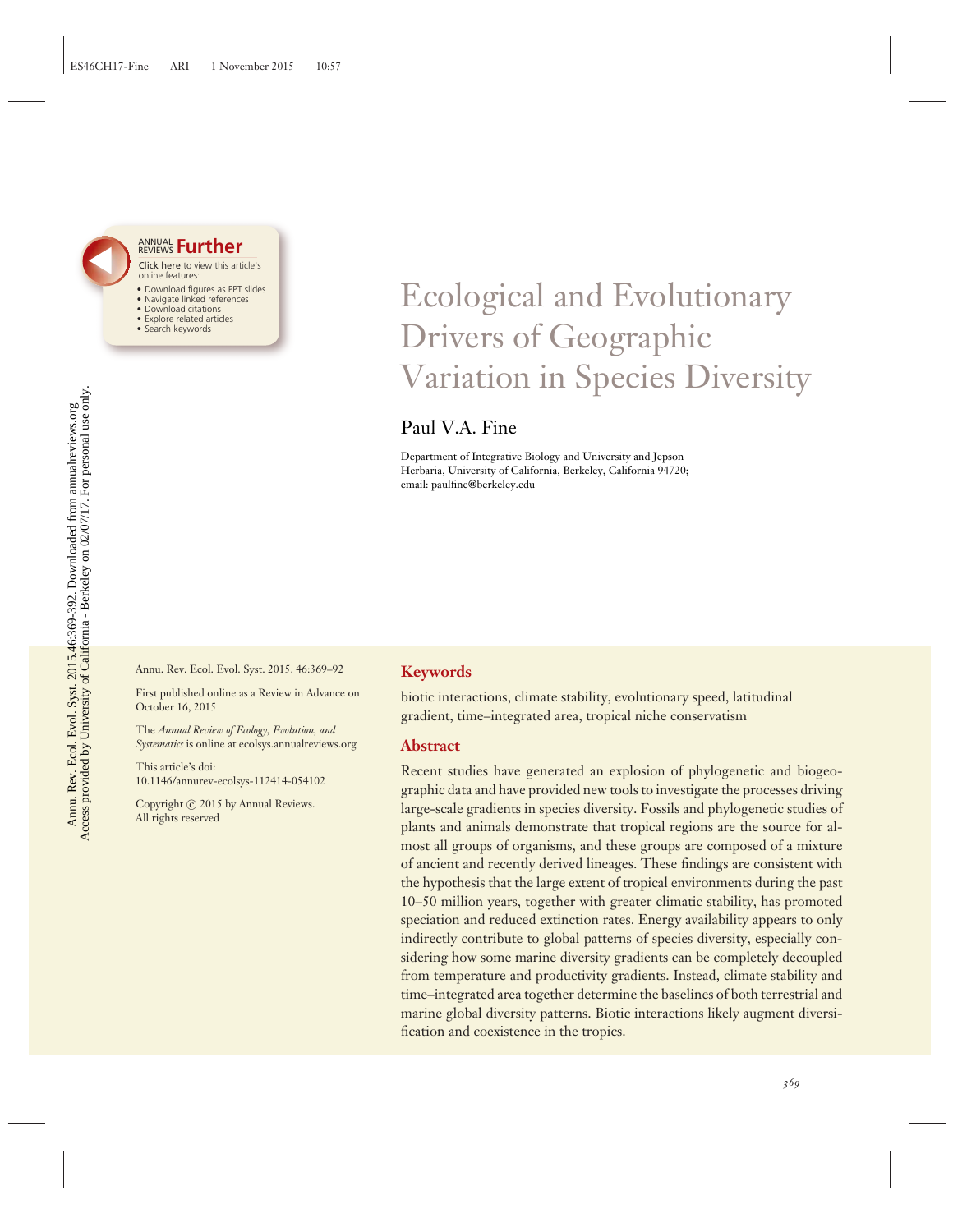#### **1. INTRODUCTION**

From humble beginnings more than 3 billion years ago, living organisms have colonized and transformed almost all marine and terrestrial environments on Earth and, in the process, evolved myriad forms, physiologies, and life histories. Yet such diversity is not evenly distributed around the globe and observers have wondered for centuries about the causes of striking diversity patterns such as the latitudinal diversity gradient, elevational gradients on land, and bathymetric gradients in the ocean. Elucidating the processes by which diversity arises has been a central occupation of biologists since Darwin and Wallace. A complete understanding of diversity also entails investigating why some species survive and others die out, which involves ecology. Thus, research into lineage divergence and persistence (evolutionary biology) as well as organismal survival and coexistence (ecology) must be integrated to understand why certain areas of the planet harbor larger numbers of taxa than other areas.

The past decade or so has seen an explosion of new data on species distributions and finescale maps of climatic and environmental variables plus enormous advances in reconstructing the tree of life. Integrations of biogeographic and phylogenetic data have given new resolution to the distribution patterns of species diversity at the global scale as well as the phylogenetic relationships of organisms at a variety of taxonomic scales. Examining the mechanisms underlying patterns of species diversity is critical, especially as humans affect major modifications of the environment (Newbold et al. 2015). Humans are reducing habitat areas for most of the world's species while global temperature and precipitation patterns are also changing, and these variables are at the center of many theories to explain the origin and maintenance of species diversity. Although the primary causes underlying gradients in species diversity at global scales are often referred to as unexplained—I argue here that we know an enormous amount about the most important drivers of geographic variation of species diversity. A new synthesis is emerging that acknowledges the importance of historical factors such as evolution and biogeography as well as contemporary factors such as climatic and environmental variables in determining species' geographic ranges and the accumulation of species within regions. Furthermore, we now know much more detail about the role of environmental thresholds that limit species from dispersing into new adaptive zones and how often adaptation to these environments occurs within lineages.

In this review, I first briefly examine the geographic and taxonomic scales at which the patterns of geographic variation in species diversity can most profitably be evaluated. Although I am interested in understanding the general causes of geographic variation in diversity across the globe, I focus much of this review on the latitudinal diversity gradient, because this is the predominant and best-studied biodiversity pattern on Earth. I next summarize and review hypotheses that are the most relevant to explaining variation in species diversity at the regional scale. I then evaluate these hypotheses and summarize current theories to explain diversity gradients. Finally, I conclude with recommendations for the next wave of diversity scientists.

#### **2. DIVERSITY AT THE REGIONAL SCALE**

One of the fundamental insights of the past 25 years is that regional diversity and local diversity have a hierarchical relationship (Ricklefs 1987, 2004; Webb et al. 2002). Examining the drivers of diversity gradients requires a large-scale approach, because ultimately, we are interested in the factors that have led to the diversification of the resident biota of a species pool, which in turn have influenced the numbers (and identities) of species in local communities. For these reasons, this review focuses on the regional scale.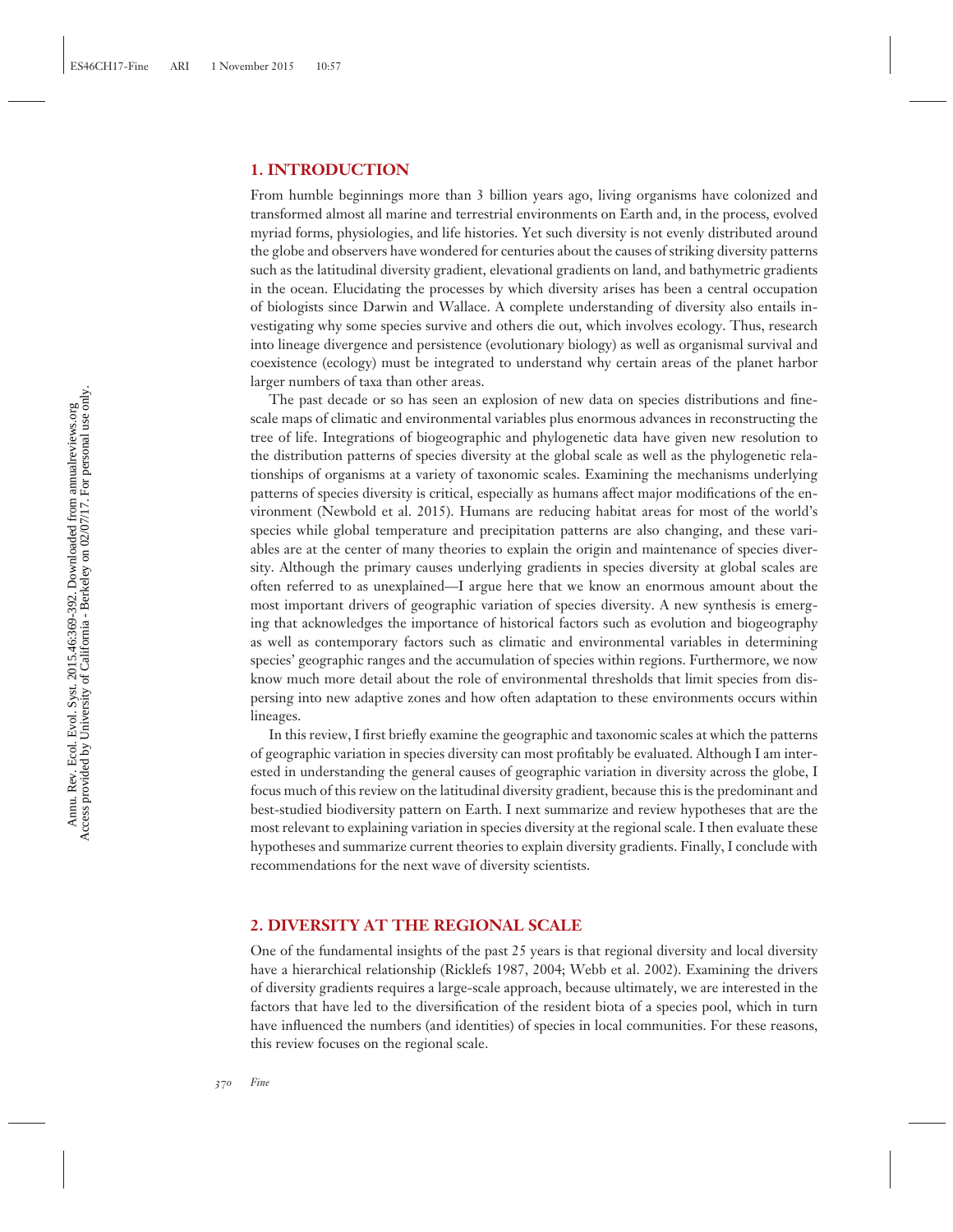In order to test the mechanisms driving regional diversity, one needs to define the world's regions and quantify the diversity within them. Ideally, these regions should represent independent replicates and thus not overlap too much in species composition ( Jetz & Fine 2012). Comprehensive lists of the diversity and phylogenetic relationships of the resident biota must be available for these regions as well as accurate region-wide data on the various drivers hypothesized to drive diversity differences (i.e., area, productivity, temperature, biotic interactions, and climate stability).

Thus, tests of the drivers of regional diversification require the delineation of regions with biologically meaningful boundaries that correspond with the physiological and biotically enforced thresholds that enforce concordant geographic range limits for regional species assemblages. Biomes are a reasonable starting point to describe the boundaries of regions, because they are defined by climate variables that correlate with significant changes in vegetation type (Woodward 1987). Jetz & Fine (2012) used biome maps to delineate 32 vertebrate bioregions (bioregions is a term used to describe biomes within continents or realms). They further investigated the accuracy of these putative bioregions to accurately describe the evolutionary arenas of vertebrates by calculating overlap in species composition. Studies using β-diversity measures of different clades of vertebrates have yielded different numbers of independent regions, generally between 11 and 38 (not including islands) (Kreft & Jetz 2010, Holt et al. 2013). Similar approaches for marine fauna have delineated 68 marine provinces (Spalding et al. 2007). Putative bioregions can be compared at different scales to serve as a type of sensitivity analysis (Kisel & Barraclough 2010, Belanger et al. 2012). Using phylogenetic information to delimit bioregions may also provide an indication of how well putative bioregions represent evolutionary arenas of in situ evolution (Holt et al. 2013).

The boundaries delimiting bioregions result from processes affecting dispersal, survival, or gene flow (Donoghue & Edwards 2014). First, a taxon may never have dispersed to a second bioregion and/or could belong to a clade that has low dispersal capability. Second, the taxon could have some physiological constraint preventing survival or reproduction in the new bioregion (e.g., the taxon has no frost tolerance). Third, the taxon may disperse to a new bioregion, survive and reproduce, but then, due to evolutionary trade-offs, gene flow between populations spanning a bioregional boundary could quickly become disrupted across the boundary, resulting in lineage divergence.

What are the evolutionary trade-offs that promote speciation when populations of a taxon span bioregional boundaries? For plants, frost tolerance is required to survive poleward from the frost line, and plants without frost tolerance are quickly eliminated during freezing events, even if freezing does not occur annually. Frost tolerance represents a major energy investment that could otherwise be used for growth or reproduction (Loehle 1998). Thus, plants with frost tolerance cannot grow as fast as those without frost tolerance and are thought to be out-competed in frost-free areas (MacArthur 1972). This pattern of poleward range limits caused by physiological constraints and equatorial range limits enforced by biotic factors appears to be generally true for plants and animals and has been termed the Dobzhansky–MacArthur phenomenon (Brown 2014). Indeed, there are very few species of trees that have geographic ranges on both sides of the frost line (Fine 2001). Similar trade-offs likely occur in animals, but because they are more mobile and can migrate or become dormant, the trade-offs may be less easy to identify. Nevertheless, although there are many famous exceptions, the vertebrate and invertebrate fauna almost completely turns over between tropical and extratropical terrestrial bioregions (Hawkins 2010, Jetz & Fine 2012). Moreover, many animals may be tracking plant species distributions, especially those that have any sort of host–specialist relationship (Ehrlich & Raven 1964, Condamine et al. 2012).

Bringing phylogenies to bear on the question of how often lineages shift across biome boundaries has led to a strong consensus that niche conservatism at the biome scale is pervasive. Most lineages from major groups of organisms such as birds, amphibians, angiosperms, and many marine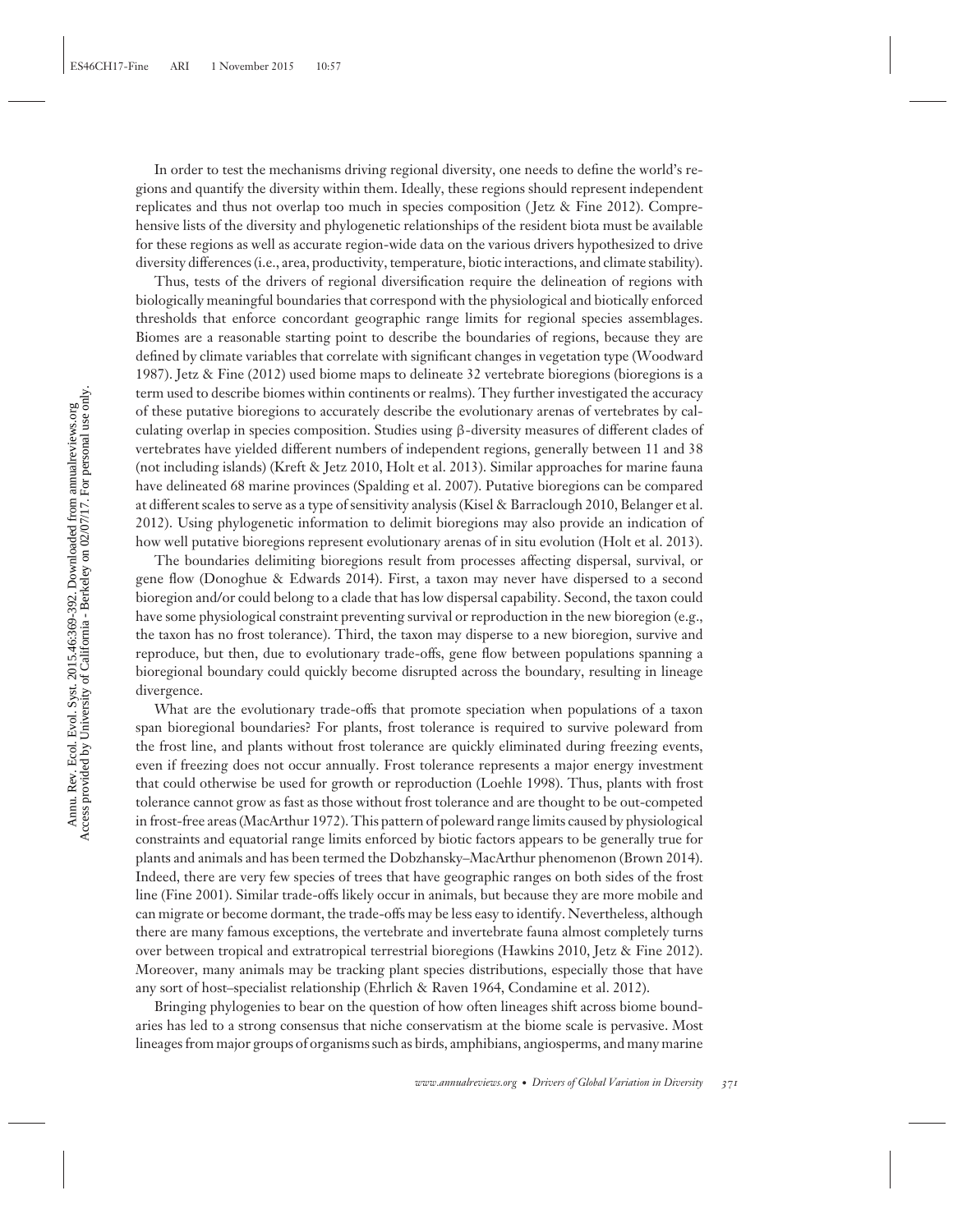invertebrates all originated in the tropics (Wiens & Donoghue 2004, Jablonski et al. 2006, Wiens et al. 2010, Kerkhoff et al. 2014). These studies have confirmed that tropical regions are the source for most diversity. Whereas many tropical marine taxa have ranged into the temperate zone ( Jablonski et al. 2006), for terrestrial lineages, physiological tolerances to withstand cold or freezing temperatures and dry conditions have evolved relatively infrequently (Wiens et al. 2010). This point, that lineages only rarely cross biome boundaries, provides the critical justification for comparing the properties of bioregions in an investigation of large-scale drivers of species diversity. In other words, for lineages that only rarely cross biome boundaries, most speciation events must be occurring inside the borders of bioregions. For lineages that exhibit little biome conservatism (i.e., microbes, Hanson et al. 2012), correlating properties of a bioregion with species richness or diversification rate is not justified—for these groups it would be most important to understand the frequencies of transition across biomes, the dispersal rates of lineages, and the sizes of the transition zones or boundaries between biomes (Donoghue & Edwards 2014).

#### **3. HYPOTHESIZED DRIVERS OF SPECIATION AND EXTINCTION OF RESIDENT BIOTA WITHIN BIOREGIONS**

In 1966, Eric Pianka wrote the first review paper on large-scale diversity gradients and reviewed six major hypotheses to explain the latitudinal diversity gradient. Since then, several reviews have added new hypotheses to this list (Rohde 1992, Willig et al. 2003, Mittelbach et al. 2007). Complicating matters, some of these hypotheses often involve the same drivers, namely geographic area, available energy, climate stability, and biotic interactions, and generate similar predictions about diversity and diversification rate because most of the hypothesized drivers covary with latitude (**Table 1**). In the spirit of emphasizing common ground, as well as trying to make order out of chaos, I have combined several older hypotheses into broader explanations and excluded from the discussion those that have been rejected with sufficient justification (**Table 1**).

Schemske (2002) divided the potential drivers of the latitudinal diversity gradient by their potential influence on the different phases of lineage divergence and persistence. Although Schemske (2002) focused solely on allopatric speciation when discussing lineage divergence, I extend this approach to also incorporate parapatric and sympatric speciation (including habitat specialization and trophic specialization) into the same framework. For some clades of organisms, nonallopatric speciation may be an especially important mechanism for lineage divergence (Schluter 2001). Lineage divergence can be divided into three sequences (**Figure 1**): (*a*) Populations encounter and become subdivided by a geographic barrier, novel habitat, or new trophic resource; (*b*) reproductive isolation evolves as a result of either natural selection or genetic drift, such that the two (or more) diverging lineages eventually become reproductively incompatible; and (*c*) populations persist, resulting in a net gain of taxa in the region. In the case of parapatric or sympatric speciation, this phase occurs more rapidly across strong selection gradients, because intermediate phenotypes are not favored and are out-competed by both parental types (Endler 1977).

In this review, I address five combined hypotheses, which for the most part are not mutually exclusive but instead form a nested hierarchy with more complex hypotheses adding additional predictions to the simpler hypotheses. I organize these hypotheses by their large-scale drivers: area, energy, time, climate stability, temperature, and biotic interactions (**Table 1**).

#### **3.1. Area, Energy, and Time**

At the regional scale, area is thought to influence speciation through its effect on population size with the assumption that larger areas can support larger numbers of individuals (Rosenzweig 1995, Kisel et al. 2011). Population sizes, in turn, should be positively related to geographic range size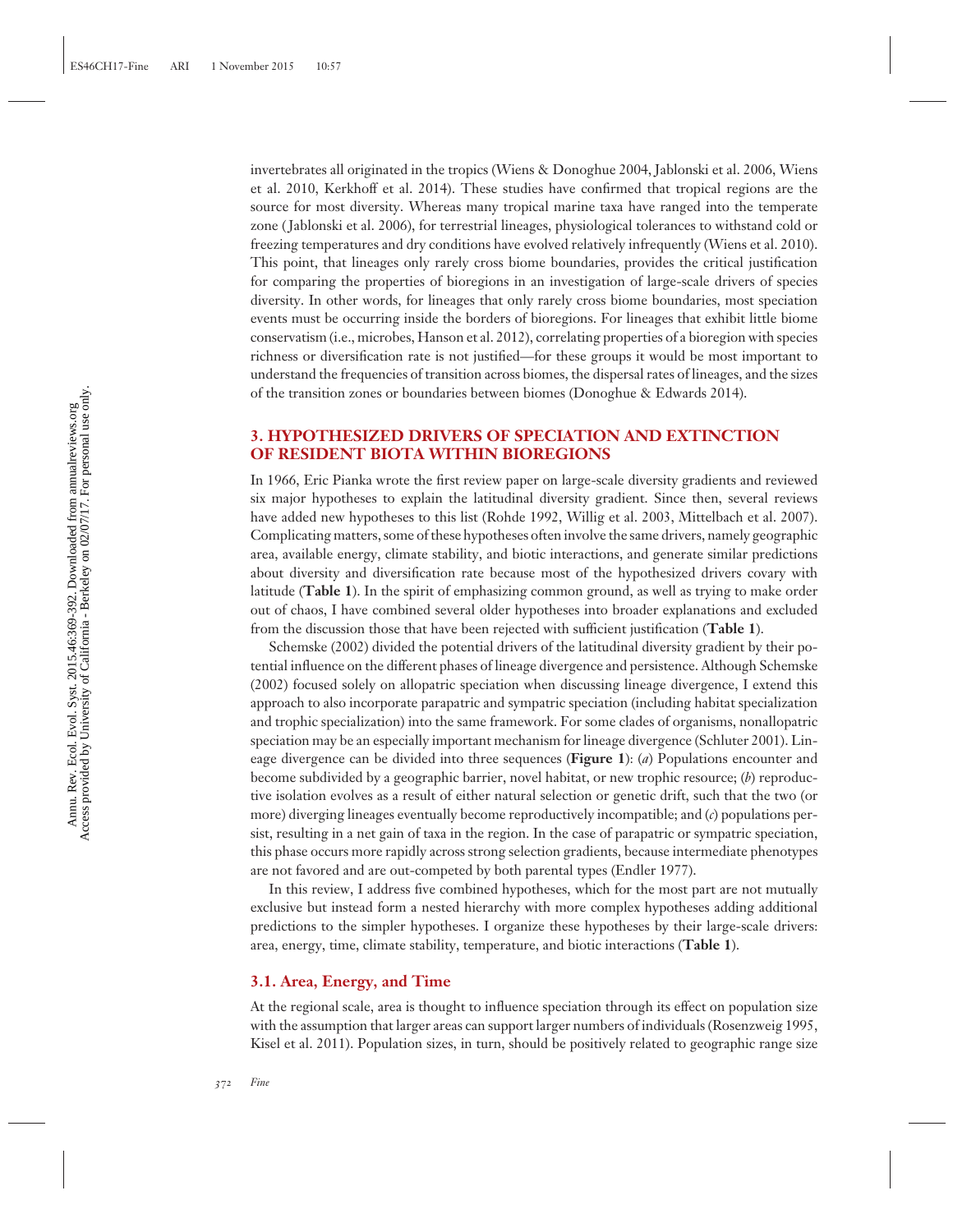**Table 1 Hypothesized drivers for large-scale gradients, their mechanistic bases, and their predictions about speciation, extinction, and specialization in tropical versus temperate bioregions**

| <b>Hypothesis</b><br>(citation)                                  | <b>Status in this</b><br>review (citation if<br>rejected)                            | Mechanism                                                                                                                                                                                                                                                              | Predict<br>higher<br>speciation<br>rates in<br>tropics? | Predict<br>lower<br>extinction<br>rates in<br>tropics? | Predict<br>higher<br>specializa-<br>tion rates<br>in tropics? |
|------------------------------------------------------------------|--------------------------------------------------------------------------------------|------------------------------------------------------------------------------------------------------------------------------------------------------------------------------------------------------------------------------------------------------------------------|---------------------------------------------------------|--------------------------------------------------------|---------------------------------------------------------------|
| Geographic area<br>(W, R, M)                                     | Included in<br>area/energy/time<br>hypothesis                                        | Larger regions should have larger<br>average population sizes, which should<br>have higher speciation and/or lower<br>extinction rates. Because speciation and<br>extinction take time, area and time must<br>be considered together.                                  | Yes                                                     | Yes                                                    | No<br>prediction                                              |
| Tropical<br>conservatism (M)                                     | Included in<br>area/energy/time<br>hypothesis                                        | See above                                                                                                                                                                                                                                                              | Yes                                                     | Yes                                                    | $\rm No$<br>prediction                                        |
| Out of the tropics<br>(M)                                        | Included in<br>area/energy/time<br>hypothesis                                        | See above                                                                                                                                                                                                                                                              | Yes                                                     | Yes                                                    | $\rm No$<br>prediction                                        |
| Available energy/<br>productivity<br>(W, R, P)                   | Included in<br>area/energy/time<br>hypothesis and<br>ecological limits<br>hypothesis | More energy should increase population<br>sizes. This should increase speciation<br>and reduce extinction rates (see above),<br>as well as allow for a greater carrying<br>capacity for species (see below)                                                            | Yes                                                     | Yes                                                    | Yes                                                           |
| Competition/niche<br>width $(R)$                                 | Included in<br>ecological limits<br>hypothesis                                       | Regions with more available energy are<br>able to support a higher equilibrium<br>diversity, enforced by biotic interactions<br>in a zero-sum relationship among<br>community abundances within regions.                                                               | Yes                                                     | Yes                                                    | Yes                                                           |
| Climate<br>stability/ambient<br>energy $(R, W)$                  | Included in climate<br>stability hypothesis                                          | Regions with more climatic stability have<br>lower extinction rates; climate stability<br>promotes narrow physiological<br>tolerances and specialization in general,<br>increasing speciation rates, and isolates<br>formed by allopatry are more likely to<br>persist | Yes                                                     | Yes                                                    | Yes                                                           |
| Rapaport's<br>rescue/narrow<br>physiological<br>tolerance (W, M) | Included in climate<br>stability hypothesis                                          | See above                                                                                                                                                                                                                                                              | Yes                                                     | Yes                                                    | Yes                                                           |
| Parapatric/sympatric<br>speciation (M)                           | Included in climate<br>stability hypothesis                                          | See above                                                                                                                                                                                                                                                              | Yes                                                     | Yes                                                    | Yes                                                           |
| Spatial<br>heterogeneity (P)                                     | Included in climate<br>stability hypothesis                                          | See above                                                                                                                                                                                                                                                              | Yes                                                     | Yes                                                    | Yes                                                           |
| Evolutionary<br>speed $(W, R, M)$                                | Included in<br>evolutionary speed<br>hypothesis                                      | Regions with more temperature (kinetic<br>energy) harbor organisms with faster<br>metabolic rates and generation times,<br>speeding up natural selection and<br>speciation rates                                                                                       | Yes                                                     | $\rm No$<br>prediction                                 | Yes                                                           |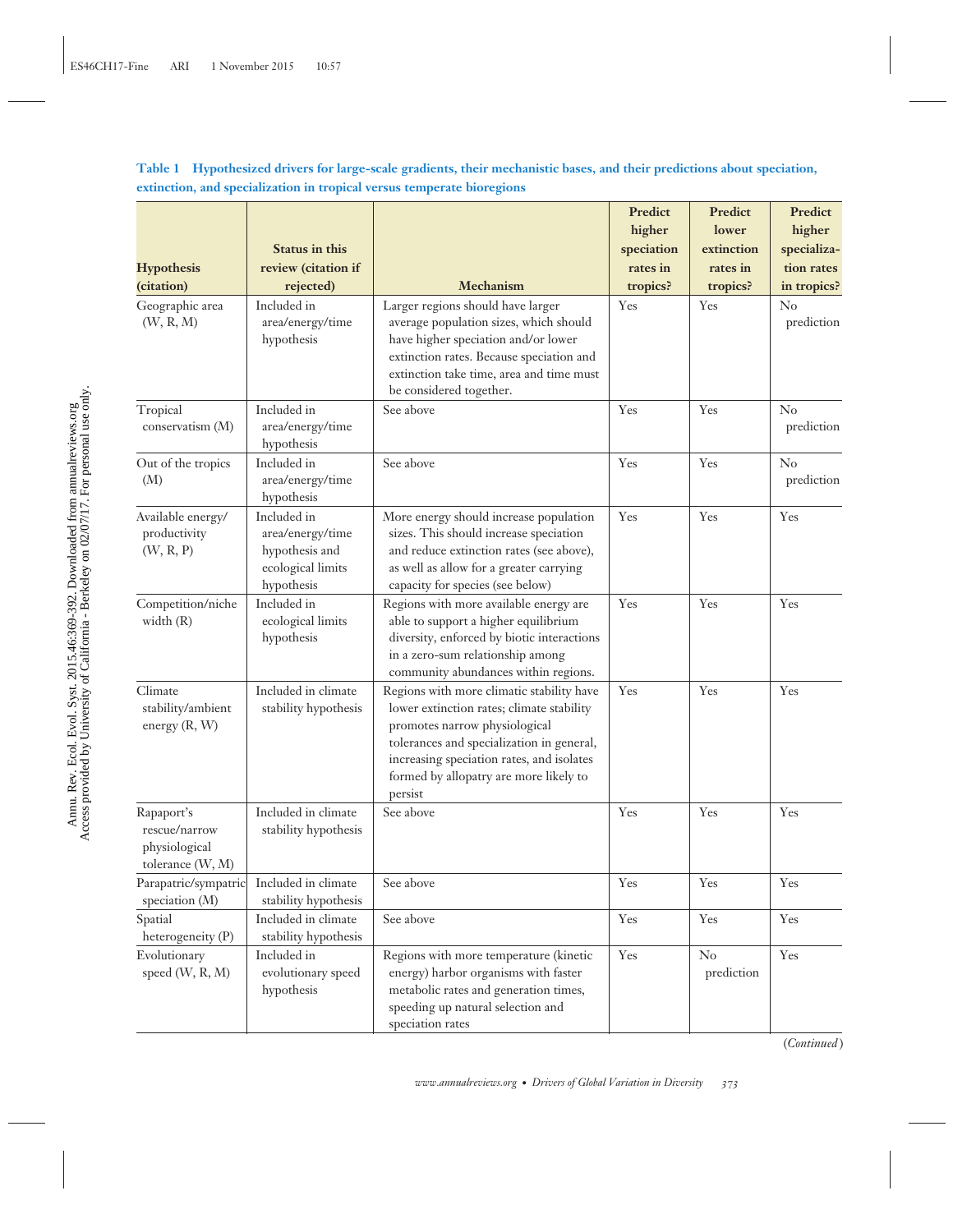#### **Table 1 (***Continued* **)**

| <b>Hypothesis</b><br>(citation)             | <b>Status in this</b><br>review (citation if<br>rejected) | Mechanism                                                                                                                                                                                                                                                                                                                                                            | <b>Predict</b><br>higher<br>speciation<br>rates in<br>tropics? | <b>Predict</b><br>lower<br>extinction<br>rates in<br>tropics? | <b>Predict</b><br>higher<br>specializa-<br>tion rates<br>in tropics? |
|---------------------------------------------|-----------------------------------------------------------|----------------------------------------------------------------------------------------------------------------------------------------------------------------------------------------------------------------------------------------------------------------------------------------------------------------------------------------------------------------------|----------------------------------------------------------------|---------------------------------------------------------------|----------------------------------------------------------------------|
| Competition/<br>predation (P)               | Included in biotic<br>interactions<br>hypothesis          | Regions with stronger biotic interactions<br>could have increased speciation rates<br>due to positive feedback on<br>coevolutionary rates across a geographic<br>mosaic and could have reduced<br>extinction rates due to increased<br>competition driving finer niche<br>specialization or increased predation<br>causing less competition and more<br>coexistence. | Yes                                                            | Yes                                                           | <b>Yes</b>                                                           |
| <b>Biotic</b> interactions<br>(M)           | Included in biotic<br>interactions<br>hypothesis          | See above                                                                                                                                                                                                                                                                                                                                                            | Yes                                                            | Yes                                                           | Yes                                                                  |
| Genetic drift<br>(R, M)                     | Rejected (R, M)                                           | Genetic drift of small populations<br>increase speciation probabilities in<br>diverse systems                                                                                                                                                                                                                                                                        | Yes                                                            | No<br>prediction                                              | $\rm No$<br>prediction                                               |
| Geometric<br>constraints/<br>mid-domain (W) | Rejected (C)                                              | Large-scale gradients occur randomly                                                                                                                                                                                                                                                                                                                                 | $\rm No$<br>prediction                                         | No<br>prediction                                              | No<br>prediction                                                     |
| Time(R, M)                                  | Rejected (R, M)                                           | More time to diversify                                                                                                                                                                                                                                                                                                                                               | $\rm No$<br>prediction                                         | No<br>prediction                                              | No<br>prediction                                                     |

Abbreviations: C, Currie & Kerr 2008; M, Mittelbach et al. 2007; P, Pianka 1966; R, Rohde 1992; W, Willig et al. 2003.

and genetic diversity (**Figure 1**). Geographic range size is thought to be related to the probability for allopatric speciation to occur, given that small-ranged species may not have the opportunity to be subdivided by a barrier within regions. Nevertheless, large-ranged species may also have smaller likelihoods of becoming subdivided if their ranges are large enough to surround a barrier, leading to the rather unsatisfying prediction that species with intermediate-sized ranges should have the highest speciation rates (Rosenzweig 1995, Chown & Gaston 2000). Larger bioregions should also contain more environmental heterogeneity than smaller bioregions (Kisel et al. 2011). Bioregions that have experienced tectonic activity like mountain uplift have increased opportunity for barriers and environmental gradients to promote speciation. For example, the uplift of the Andes coincides with the timing of diversification for many South American montane and lowland lineages (Hoorn et al. 2010, Antonelli & Sanmartín 2011). Finally, greater genetic diversity of larger population sizes translates into greater phenotypic variability and increases the likelihood that populations encountering environmental heterogeneity can survive in different habitats, which is a prerequisite for parapatric speciation (Nuismer et al. 2012).

The relationship between geographic range size and extinction probabilities is more straightforward, as small bioregions have smaller-ranged species on average; these species should have higher extinction risk due to catastrophic events (Lande 1993, Rosenzweig 1995, Chown & Gaston 2000). In addition, small populations with low genetic diversity can experience extinction risks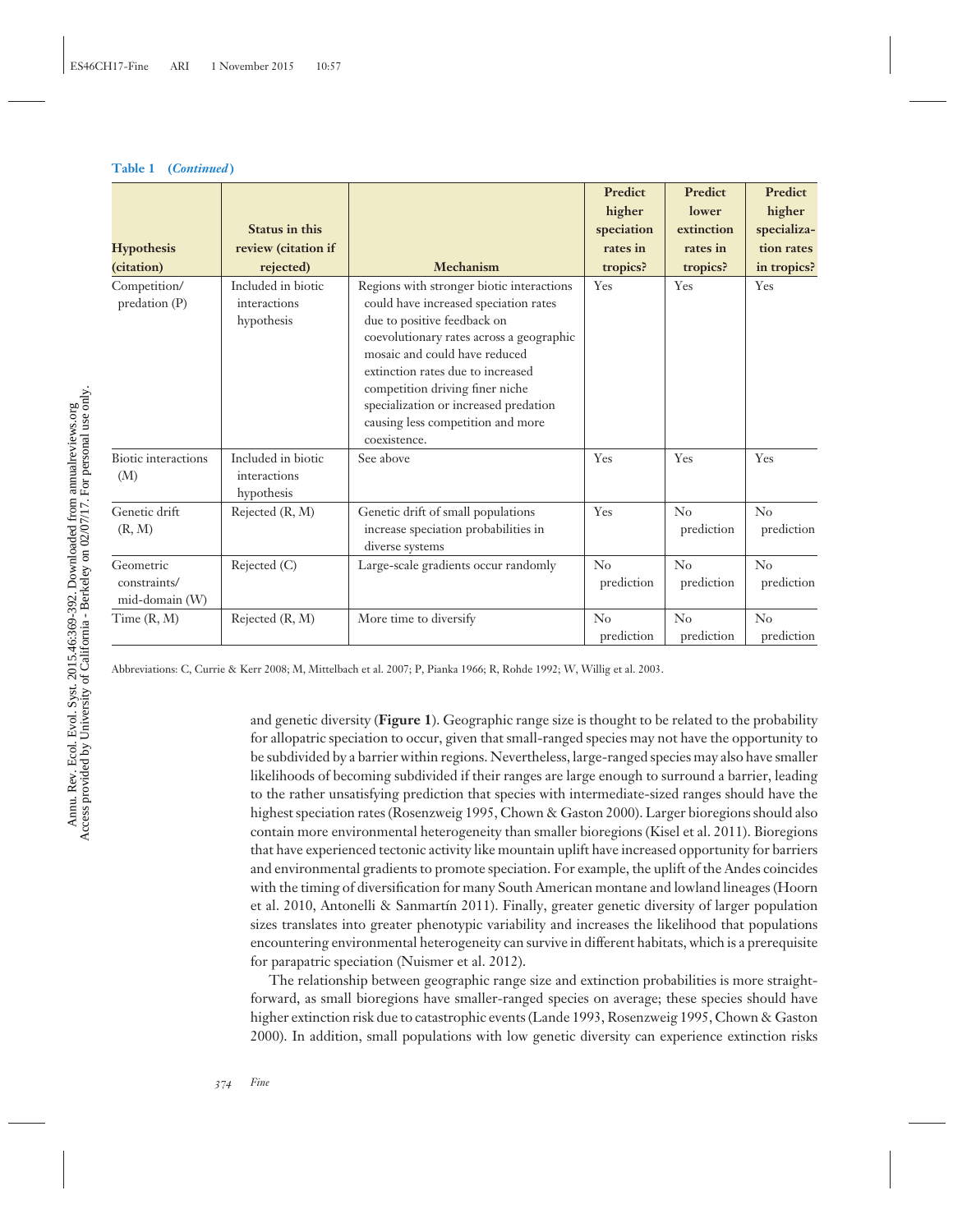

#### **Figure 1**

(*a*) This schematic shows how population size, through its effects on geographic range size and genetic diversity, influences the probability of allopatric speciation. Color changes represent genetic changes that reduce the likelihood of successful gene flow. In this graph, blue individuals can mate with green or red individuals, but red and green individuals are reproductively incompatible. Allopatric  $\mathbf{s}_P$  speciation involves these three steps: ( $\bigcirc$ ) Populations encounter a barrier, ( $\bigcirc$ ) reproductive isolation (RI) completes in allopatry, and () isolates persist. Note that the barrier's effectiveness changes over time. According to Jansson & Dynesius (2002), if this barrier does not persist for at least 100 thousand years, reproductive isolation for taxa with long generation times will not likely be complete. The right-hand column lists the different hypotheses that correspond to the stage of speciation (see **Table 1**). (*b*) This schematic shows the factors that influence the probability of parapatric or sympatric speciation as in panel *a*. The green shading represents a novel habitat or trophic resource. Note that the olive green phenotype has greater fitness in the green shaded habitat/resource, and the dark green phenotype evolves from olive green progenitors and is even more specialized to the novel habitat/resource. Dark-green X blue crosses produce hybrids that do not have high fitness in either habitat/resource.

from too much inbreeding or have lower phenotypic variability; thus, they may be less able to adapt to changing environments (Kisel et al. 2011).

Although initial tests of the area hypothesis found no support for a clear relationship between biome or bioregion area and species richness (Willig et al. 2003), Fine & Ree (2006) pointed out that area and time are inextricably linked. Because speciation and extinction are processes that take time (often up to millions of years), a fair test of the effect of area must include a temporal component. Two related hypotheses, the time–integrated area hypothesis (Fine & Ree 2006) and the tropical conservatism hypothesis (Wiens & Donoghue 2004), consider both time and area and make the same prediction: Because tropical biomes are larger (over some interval of time), they should have higher diversification rates (over large amounts of time) than temperate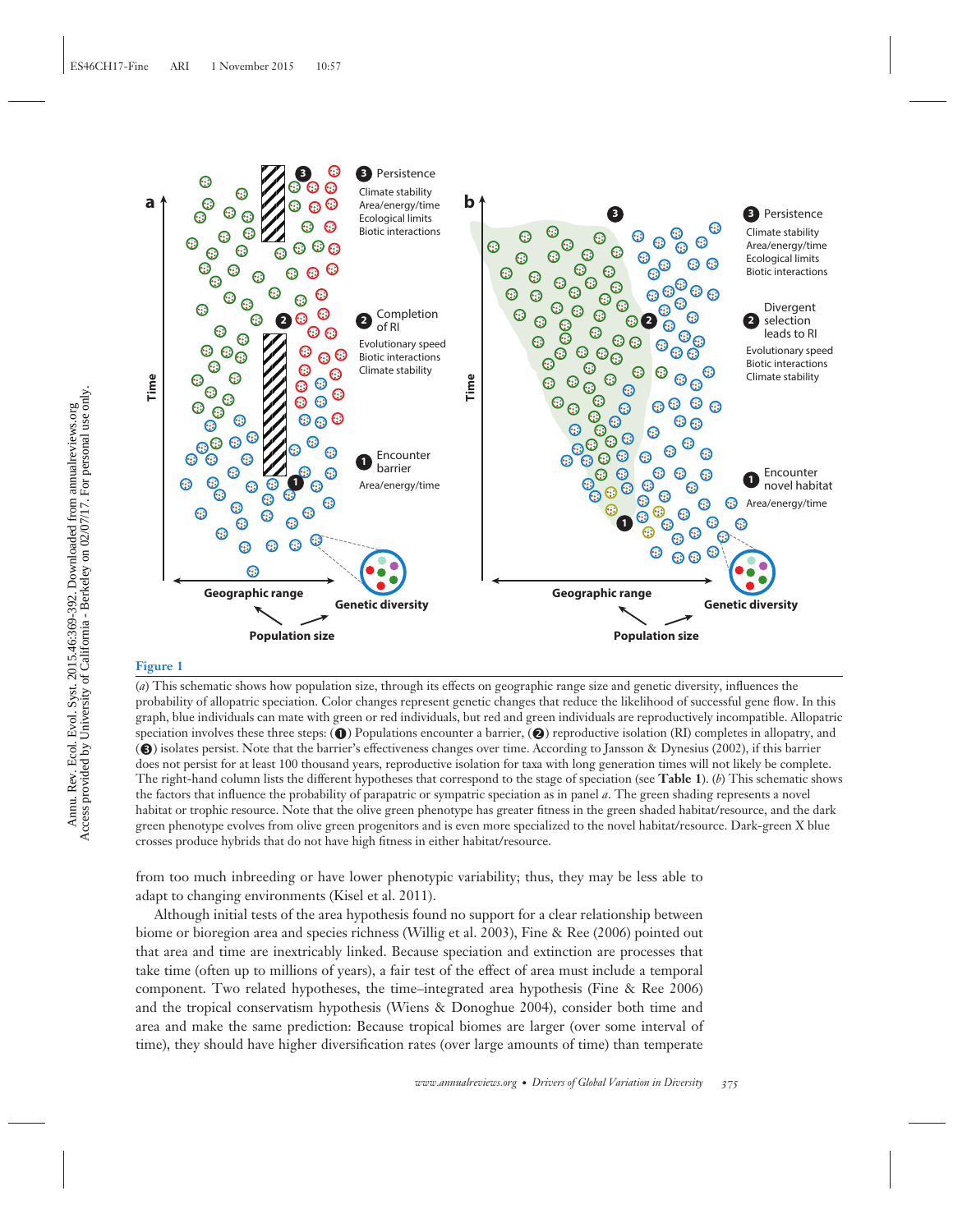biomes. Temperate regions are just as old as tropical regions. The important difference between them is that temperate regions have covered smaller areas over the past 100 million years or so, owing to major changes in global climate, which has been reducing the relative areas of tropical environments and increasing the extent of temperate environments since the Oligocene. A second important difference is the frequent glaciation that has caused temperate areas to fluctuate in extent and location over the past two million years (Willis & McElwain 2002, Mannion et al. 2014). Nevertheless, temperate bioregions have continuously existed in some extent from at least 50 million years ago up to the present in North America, South America, Eurasia, Africa, and Australia (Willis & McElwain 2002). These temperate bioregions have also harbored mammals, birds, reptiles, amphibians, and seed plants throughout this time period (Willis & McElwain 2002, Jimenez-Hidalgo et al. 2015, Kerkhoff et al. 2014). ´

Population sizes should also correlate positively with available energy (e.g., productivity) (Wright 1983, Allen et al. 2007). Thus the mechanisms described above for how geographic range size and genetic diversity relate should be on average greater in larger bioregions, increase the probability of speciation and reduce the probability of extinction, and be even more accentuated in high productivity versus low productivity bioregions ( Jetz & Fine, 2012, Hurlbert & Stegen 2014). This is similar to the concept of community abundances from the metabolic theory of ecology, which hypothesizes that more available energy within a region allows species to have larger average population sizes, influencing their speciation and extinction probabilities (Allen et al. 2007). In addition, high productivity bioregions should have greater overall environmental heterogeneity (including availability of trophic resources) than low productivity bioregions, increasing the potential for parapatric speciation within bioregions (Kisel et al. 2011).

Note that the role of energy considered here so far is how it influences the probability of speciation and extinction within regions. This is separate from the hypothesis that total energy availability limits the total number of species within a region, which I briefly discuss next.

#### **3.2. Area, Energy, and Ecological Limits**

A different perspective on the drivers of coexistence at the regional scale is the hypothesis that there is a carrying capacity for species within regions, which is determined by the amount of available resources, such that regions achieve an equilibrium of species diversity balanced by immigration or speciation and extinction. In its simplest form, this theory is agnostic to the niche differences of species. It reasons that any addition of a new species to an area causes a reduction in the average population size of all resident species, thus increasing extinction rates, because there can be a limit on the number of individuals (of any species) in an area. Thus, each arrival is balanced by the extinction of a resident species (Rabosky & Hurlbert 2015).

Because species do have ecological differences, a related argument has been made that closely related species compete strongly with one another, as they are likely to be ecologically similar; thus, over time, diversification rates of clades slow down, resulting in a pattern of diversity-dependent diversification (reviewed in Foote 2010). The assumption is that each species is competing with close relatives for some share of the resource pool in a zero-sum game, and there is an ecological limit dictated by energy availability that determines the total possible number of species for each clade within regions. Dozens of phylogenetic studies have reported diversity-dependent diversification (reviewed in Rabosky 2013), although there are many methodological problems and sampling issues with attributing these slowdowns to diversity dependence (Wiens 2011, Rabosky & Hurlbert 2015). Harmon & Harrison (2015) concluded that the pattern of diversity-dependent slowdowns is most likely a statistical artifact rather than an indication that clades experience limits to diversification.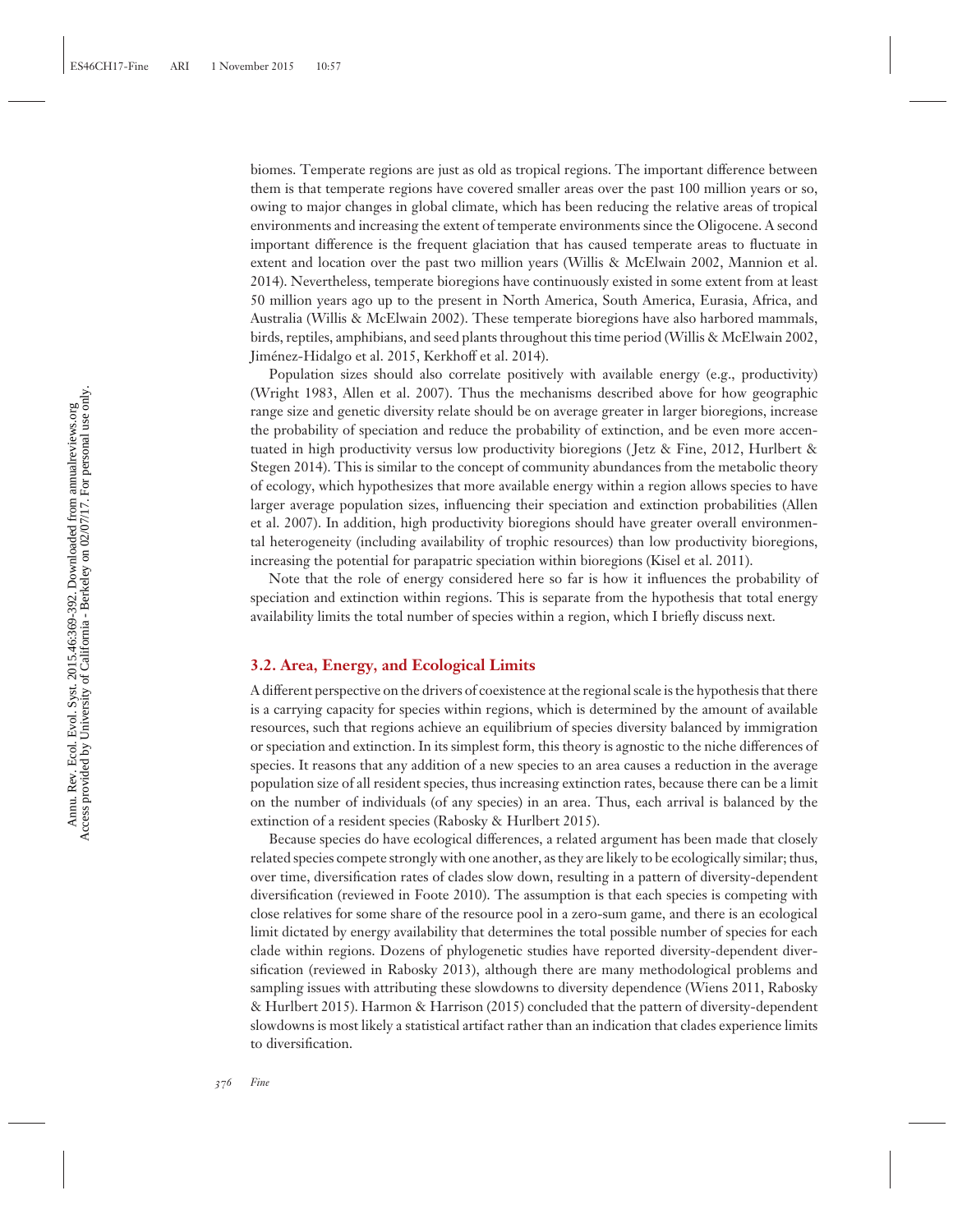This is not to say that ecological traits of co-occurring species do not affect their diversification rates. Abundant examples of how species interactions can influence speciation and extinction have been found (reviewed in Kisel et al. 2011, Cornell 2013, Rabosky 2013). Nevertheless, it is extremely difficult to disentangle the effects that area and resources may have on the intrinsic cladelevel traits that promote speciation and persistence in lineages from how area and productivity may impose some sort of limit on diversity (Kisel et al. 2011). Moreover, the ecological limits theory has not identified a clear logical link between how the amount of resources is connected to a carrying capacity for the total number of individuals across all species and thus how resources can be directly linked to species diversity (Brown 2014). Previous reviews showing little support for the species-energy hypothesis noted that large-scale patterns of species diversity did not correlate strongly with numbers of individuals (Evans et al. 2005, Brown 2014). Although new immigrants to a region (or new species evolving in situ) undoubtedly use some share of the available resources of a region, how a new species would reduce the community abundances of *all* other resident species is unclear, unless only one other species occurs in the region. Given some amount of resources and some standing species diversity, the relative abundances of each of these species can vary in infinite ways (Hubbell 2001). In addition, empirical studies have shown that common species can have extremely large relative abundances in a region (ter Steege et al. 2013). If newcomer species reduce the abundances of common species but not of the rarer species, then more rare species could be easily accommodated within the region.

Our understanding of how relative abundances of each resident species may shift over time is complicated by the fact that the sizes and shapes of bioregions expand and contract in 14-, 21-, and 100-thousand-year Milankovitch cycles, which are shorter than most waiting times for speciation and extinction (Rosenblum et al. 2012). Moreover, many bioregions like tundra and boreal bioregions are unlikely to be at equilibrium diversity for trees or vertebrates given their young histories (Fine & Ree 2006). Finally, which empirical data needs to be collected to test whether bioregions are at a carrying capacity for species diversity is unclear. Instead, I believe it is more productive to focus on how various drivers may affect speciation and extinction, without worrying about whether or not a bioregion represents an equilibrium or nonequilibrium system (**Figure 1**).

#### **3.3. Evaluating Time–Integrated Area and Energy and Tropical Conservatism**

Because species-energy, the time–integrated area, and the tropical conservatism hypotheses rely on the same mechanistic bases relating population size to speciation and extinction rates, I combine them here. The prediction of these hypotheses is that integrated measures of area and energy over time should correlate with species diversity or diversification rates of bioregions at large taxonomic and temporal scales.

Two studies have correlated extant species diversity with bioregional area over time. Fine & Ree (2006) calculated time–integrated area of 11 boreal, temperate, and tropical bioregions since the Miocene, Oligocene, and Eocene, and each significantly correlated with extant tree diversity, with older time–integrated area measures yielding the strongest  $R^2$  values. Jetz & Fine (2012) correlated time–integrated area (together with available energy) with regional and endemic diversity of four vertebrate groups (birds, mammals, reptiles, and amphibians) and found significant correlations, although models that also included temperature yielded the lowest likelihoods.

Fossil studies of both marine and terrestrial clades have generally found higher speciation (origination) rates in tropical regions (reviewed in Mittelbach et al. 2007). Jablonski et al. (2006, 2013) found that lineages of marine bivalves originated in the tropics and often spread into the temperate zone while maintaining their tropical presence (the out-of-the-tropics pattern). Because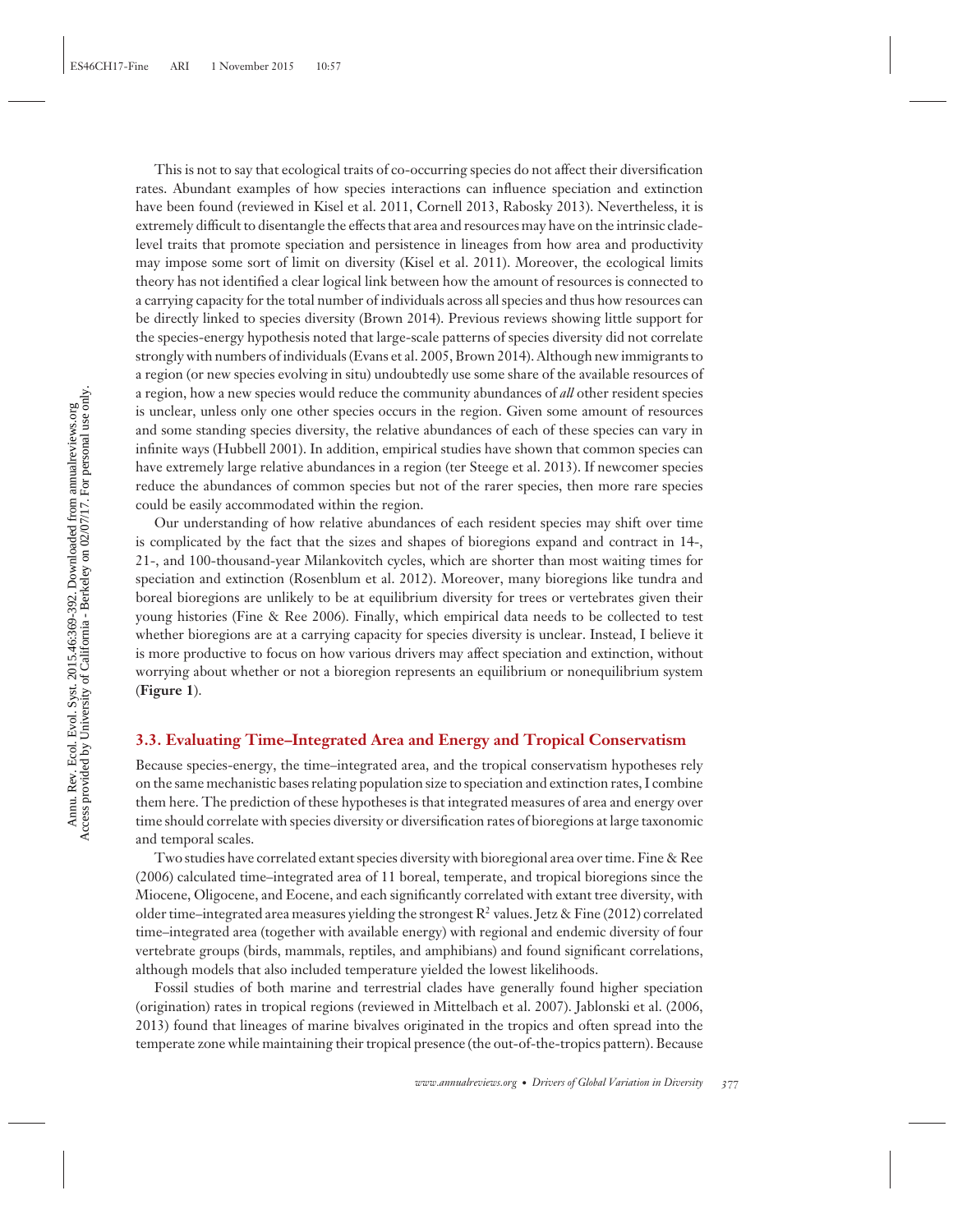of these spillover species, the latitudinal gradient is more muted (but still present). This tendency of marine species to span biomes may be due to the shallower temperature gradient in marine compared with terrestrial ecosystems and the greater potential for long-distance passive dispersal in marine ecosystems. The patterns exhibited by marine bivalves are fundamentally similar to terrestrial organisms, however, in the sense that transitions across biomes are heavily asymmetric with very few colonizations of the tropics from temperate clades ( Jablonski et al. 2013).

Phylogenetic studies of large clades can also provide insight into the importance of area/ energy/time in generating diversity gradients. Although these studies are rarely conducted at the bioregional scale, most of them include temperate versus tropical comparisons. For example, Kerkhoff et al. (2014) compared the phylogenetic diversity of over 12,500 species of New World woody angiosperms from temperate and tropical biomes with the timing of interbiome transitions. They found results consistent with the tropical conservatism hypothesis: Colonization of the temperate zone by a smaller subset of tropical lineages coincided with global cooling events, and tropical regions accumulated more species over time. Similar patterns have been reported in mammals (Buckley et al. 2010), butterflies (Hawkins 2010, Condamine et al. 2012), and amphibians (Wiens et al. 2010, Kozak & Wiens 2012).

Pyron & Wiens (2013) integrated a phylogeny of 2,871 amphibian species with distribution records of 6,117 species (out of ca. 7,000 total amphibian species in the world) and applied the GeoSSE algorithm, which attempts to disentangle speciation, extinction, and dispersal rates among regions. They estimated higher speciation rates and lower extinction rates in the tropics and higher extinction rates in the temperate zone for amphibians. Pyron (2014) conducted a similar analysis by integrating a phylogeny of 4,161 squamate reptiles with distribution records of all 9,416 species worldwide and found the same pattern: higher extinction in the temperate zone, and higher speciation and lower extinction rates in the tropics. Rolland et al. (2014) investigated the phylogeny and biogeography of 5,020 mammal species (92% of the world's total) and, using the same GeoSSE algorithm, found higher speciation rates and lower extinction rates in tropical regions and higher extinction rates in the temperate zone. Several studies of birds have reported higher diversification rates of birds in tropical regions compared with temperate regions (Cardillo et al. 2005, Ricklefs 2006). In a comprehensive sample of 9,993 bird species, however, Jetz et al. (2012) found no significant trend in diversification rate shifts among nodes with latitude, but overall, tropical regions accumulated more species (both from clades with high and those with low diversification rates).

Methodological concerns about the accuracy of estimating extinction rates with the GeoSSE algorithm have been raised because this model does not permit heterogeneity in diversification rates and thus may be subject to high type 1 error (Rabosky & Goldberg 2015). For example, a reanalysis of Rolland et al.'s (2014) data set using different methods that included rate heterogeneity found no strong latitudinal difference in diversification rates (Belmaker & Jetz 2015); this result was similar to that found in birds ( Jetz et al. 2012). This same study, which is the first to investigate phylogenetic data across the 32 bioregions defined by Jetz & Fine (2012), found strong support for time–integrated area in explaining global diversity patterns in birds and mammals (Belmaker & Jetz 2015). Their statistical model included diversification rates, time–integrated area, temperature, and productivity and found that time–integrated area by far explained the most variance compared with the other included variables.

In summary, although it is difficult to disentangle the signals of speciation and extinction in phylogenetic studies of diversification, all of the large-scale phylogenic analyses recover results consistent with the tropical conservatism hypothesis and the area/energy/time hypothesis, namely that tropical bioregions have been accumulating species to a greater degree than extratropical bioregions.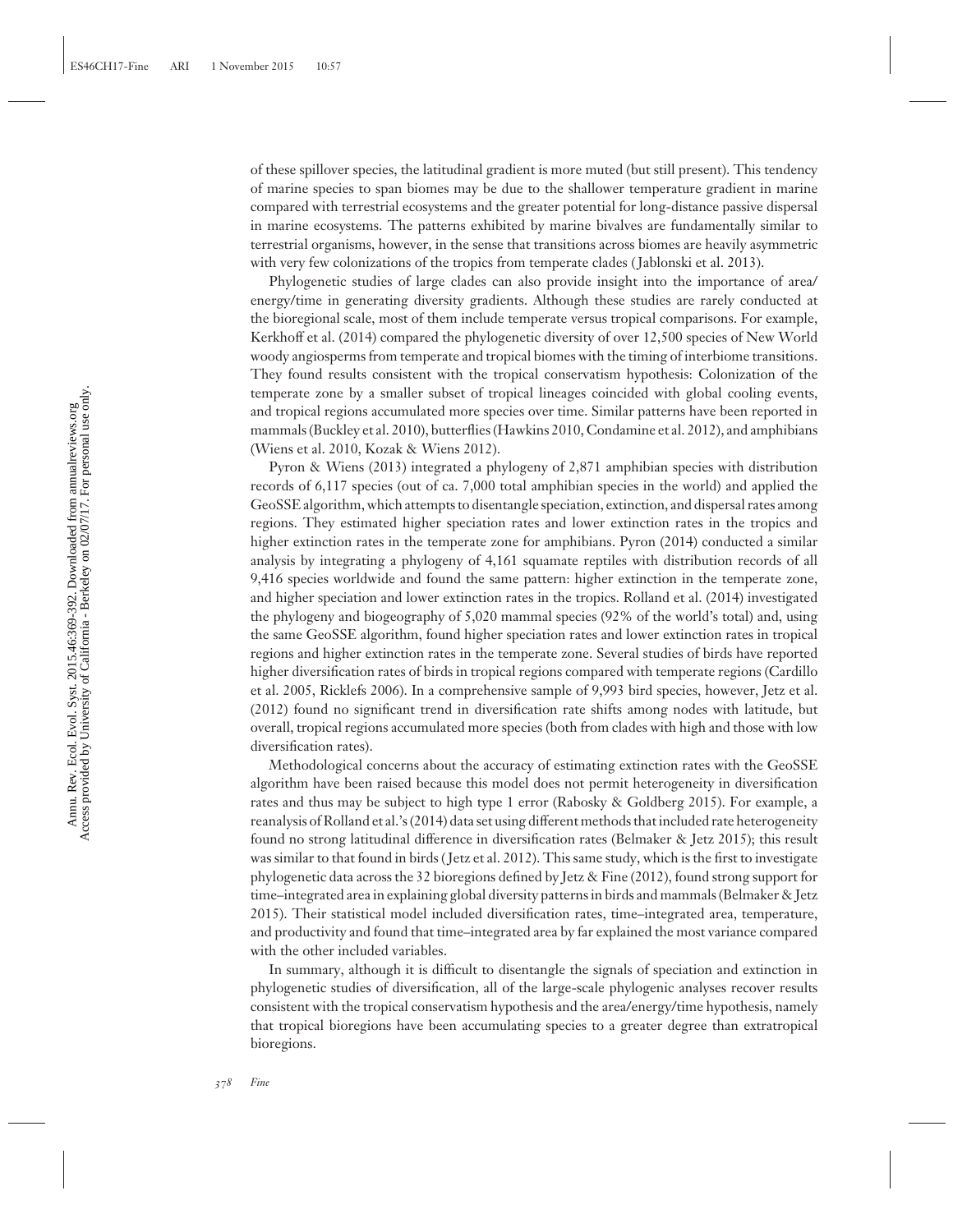#### **3.4. Climate Stability**

Bioregions closer to the equator experience greater climate stability than bioregions closer to the poles, meaning that low elevation equatorial bioregions have smaller temperature fluctuations during the year (Janzen 1967). The climate stability of low latitudes extends to longer timescales decades, millennia, and even longer due to Milankovitch cycles caused by periodic changes in the Earth's orbit, tilt, and spin—as well as global cooling events driven by changing continental configurations affecting ocean currents and atmospheric  $CO<sub>2</sub>$  levels (Willis & McElwain 2002). Within a single year, temperate regions experience summer and winter; thus, temperate organisms have to withstand large temperature changes compared with tropical organisms. This observation led Janzen (1967) to postulate that mountains should be more effective as a barrier for dispersal and gene flow in the tropics because tropical organisms should be adapted to a smaller range of temperature variation during the year than temperate organisms.

Extending these ideas to larger timescales, Dynesius & Jansson (2000) and Jansson & Dynesius (2002) reasoned that climatic stability should also be greater toward the equator over millennial to million-year scales, because Milankovitch cycles of 12, 41, and 100 thousand years always cause greater climate change in extratropical areas than in tropical areas. Because speciation events in many clades generally require more than 100 thousand years (Stanley 1985, Sepkoski 1998, Rosenblum et al. 2012), organisms experiencing climatic instability [or in the words of Dynesius & Jansson (2000), greater Orbital-forced Range Dynamics] also experience strong selection pressures to increase their dispersal ability and to widen their environmental tolerances, resulting in increases in geographic range size (Stevens 1989). Indeed, studies on both invertebrates and vertebrates have found wider thermal tolerances in temperate compared with tropical organisms (Ghalambor et al. 2006, Deutsch et al. 2008). Moreover, if organisms inhabiting regions with greater climatic stability encounter habitat or resource heterogeneity, they are more likely to become specialized to either a particular habitat or a trophic resource, because there is sufficient time (i.e., more than 100 thousand years) for divergent selection and speciation to operate (Futuyma & Moreno 1988, Sheldon 1996, Dynesius & Jansson 2000, Jansson & Dynesius 2002). Thus, the incidence of habitat (and trophic) specialization should be more common in climatically stable tropical bioregions, leading to greater frequency of parapatric and sympatric speciation (Moritz et al. 2000). Greater habitat specialization in stable bioregions should therefore be reflected in increased β-diversity (as measured by environmental heterogeneity, not geographic distance, per se) in low-latitude bioregions.

Habitat specialization and trophic specialization can be considered the inevitable consequences when organisms encounter a divergent resource gradient in which adaptations that confer success associated with one habitat or resource come at a cost in fitness in the second habitat or resource. For example, beak size in large-beaked and small-beaked Darwin's finches confers an advantage for only one food resource, with intermediate sizes suboptimal for both taxa (Grant et al. 2004). Similarly, serpentine tolerance in plants requires energy investment in enzymes to deal with an excess of magnesium—energy that could otherwise be invested in growth. This investment prevents serpentine-tolerant plants from keeping pace with competitors in nonserpentine soils (Kay et al. 2011). These kinds of resource gradients that promote evolutionary trade-offs occur throughout the globe. The important consideration is not only how much time is required for specialization to occur, resulting in speciation, but also how likely is it that incipient specialists persist? If the formation of complete, reproductively isolated species takes more than 100 thousand years, successful lineage divergence resulting in a net gain of species within a region is more likely in stable climates ( Jansson & Dynesius 2002). In unstable climates, new isolates specialized to resources or habitats often do not persist when climates change, due to either local extinction or incomplete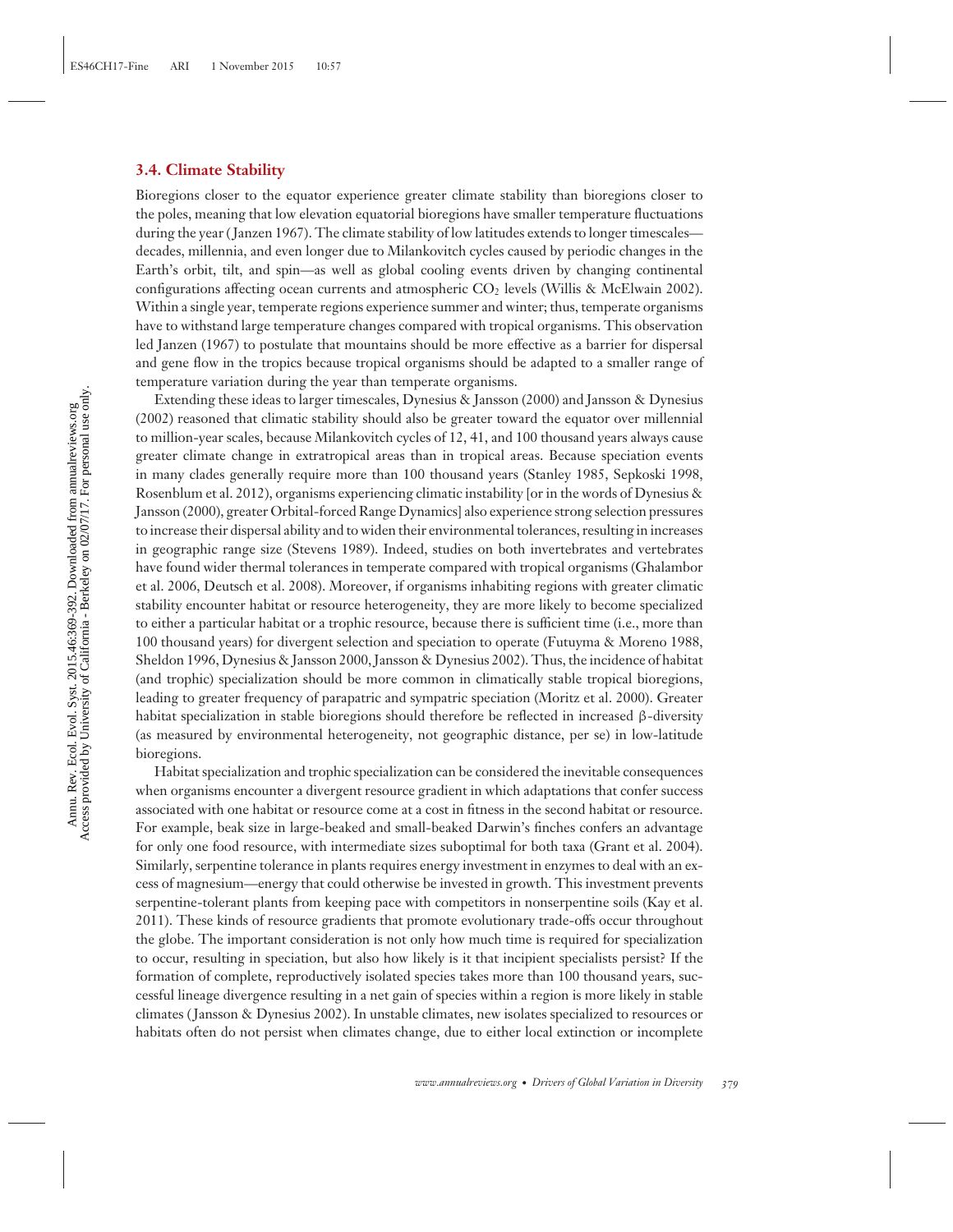reproductive isolation and thus gene flow with neighboring isolates (the concept of ephemeral divergence of Futuyma 2010). For example, three-spine sticklebacks, although capable of rapidly speciating in high latitude lakes, also experience high extinction rates and do not exemplify a particularly diverse lineage (Rabosky 2013). Similarly, large-beaked and small-beaked species of Darwin's finches during El Niño events on the Galápagos Islands have experienced elevated hybridization when resource supplies changed, suggesting that the two species could undergo fusion with continued unstable climates (Grant et al. 2004).

Climate stability is also hypothesized to directly impact probabilities of extinction. Although organisms with high dispersal capabilities are able to track climate change and thus escape extinction, those with lower dispersal abilities (and/or those confined to smaller bioregions) are expected to experience greater extinction rates in high latitude regions (Dynesius & Jansson 2000, Graham et al. 2006, Sandel et al. 2011). More stable bioregions, in contrast, act as refugia and promote low extinction rates (Carnaval et al. 2009, Sandel et al. 2011, Fjeldså et al. 2012).

The climate stability hypothesis is complementary to the area/energy/time hypothesis in the sense that it has a similar mechanistic basis: the effect of geographic range size and genetic diversity of populations and, in turn, how these factors influence speciation and extinction rates. Building on predictions of how larger geographic ranges and greater genetic diversity should influence speciation and extinction rates, the climate stability hypothesis posits that these factors should be strongly mediated by orbitally forced range dynamics. Thus, the time–integrated area of high latitude bioregions is likely to fluctuate greatly during cold periods and cause high extinction rates. Because these temperature minima can greatly increase extinction rates, measuring the cumulative time–integrated area may not be the best way to test the relationship between overall area available for populations within regions and species richness. Instead, if bioregion contraction has caused massive extinctions, calculation of the time–integrated area using the lowest minimum area should be more accurate. For example, Fine et al. (2008) correlated the minimum size of 11 boreal, temperate, and tropical bioregions during the Pleistocene with extant tree diversity and found a significant and positive relationship. The recent global phylogenetic studies of mammals, amphibians, and squamate reptiles mentioned in Section 3.3 (Pyron & Wiens 2013, Pyron 2014, Rolland et al. 2014) all found strong signatures of extinction rates at high latitudes, which is consistent with the climate stability hypothesis (Hurlbert & Stegen 2014; but see Rabosky & Goldberg 2015). Smaller scale phylogeographic studies that have compared paleoclimate models with genetic diversity of organisms associated with latitudinal gradients in climate stability have found strong signals that climate stability reduces local extinction and promotes population genetic diversity (Carnaval et al. 2009, Fjeldså et al. 2012), with effects especially pronounced in organisms with low dispersal capabilities (Graham et al. 2006).

Only a few studies have attempted to correlate species richness with direct measures of climate stability. Two global studies have found a strong negative correlation between absolute climate change since the Last Glacial Maximum ( Jansson 2003) and climate velocity (an integrated measure of climate change over time and space) (Sandel et al. 2011) during this time for both plant and vertebrate endemism, especially for vertebrates with low dispersal ability. Jansson & Davies (2008) compared 86 sister pairs of angiosperm families and found significant negative correlations between species diversity and mean Pleistocene temperature variation.

In marine systems, Valentine & Jablonski (2015) evaluated global patterns of extant marine invertebrate diversity in shallow seas and deep sea benthic zones. They reported that in shallow seas bivalve diversity correlates positively with temperature, yet in deep seas, which are always approximately 4**◦**C, marine invertebrates can be even more diverse than in shallow seas. Neither shallow nor deep sea invertebrate diversity correlates with productivity at large scales. The one common factor shared between regions containing highly diverse marine invertebrate faunas is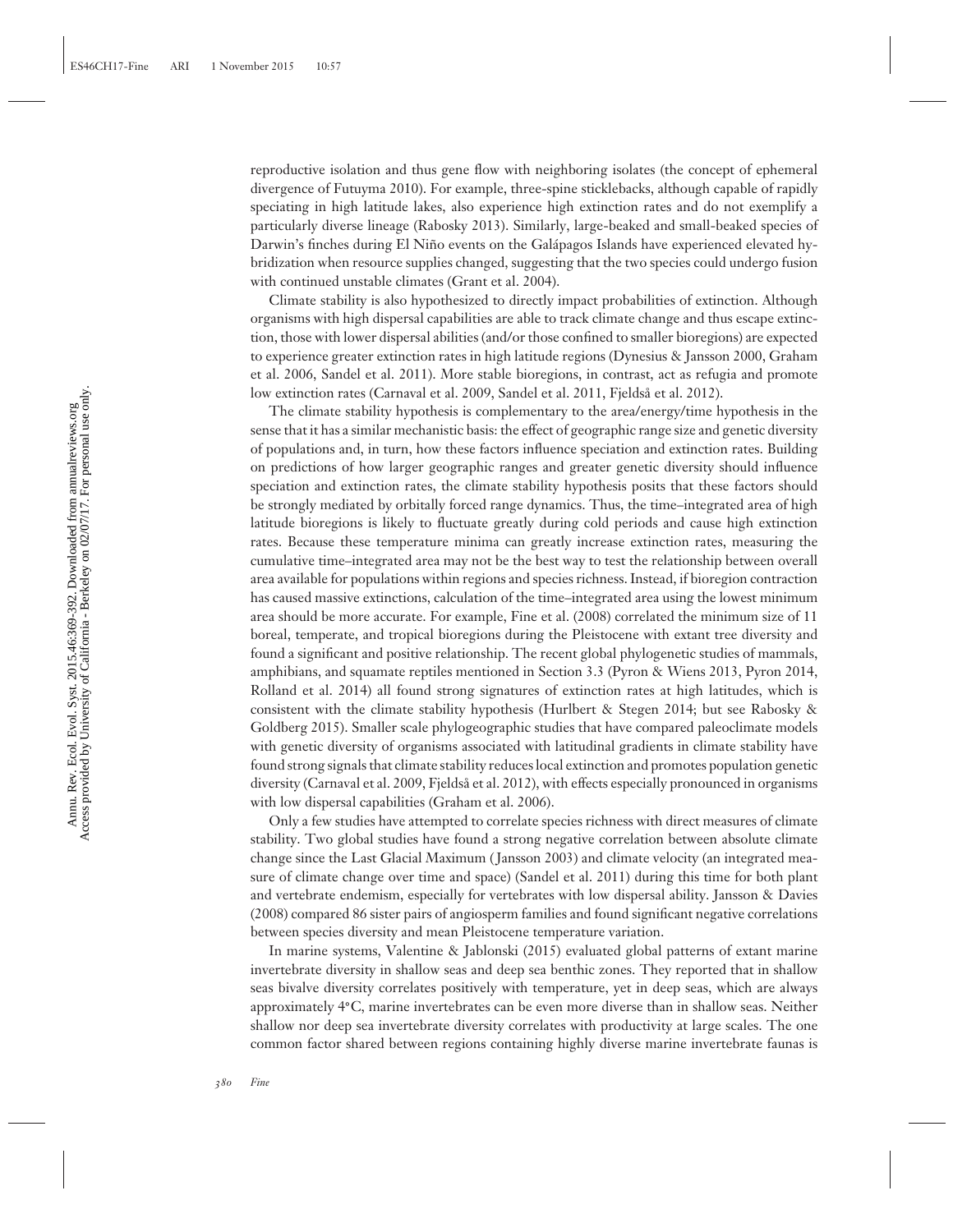**Table 2 These examples illustrate how species diversity, temperature, productivity, and climate stability are related to each other in terrestrial and marine systems. As shown in bold, only climate stability consistently correlates with species diversity in these examples from marine and terrestrial systems**

| <b>System</b>                                     | <b>Species</b><br>diversity | <b>Temperature</b> | Productivity    | <b>Climate</b><br>stability | <b>Selected references</b>                                         |
|---------------------------------------------------|-----------------------------|--------------------|-----------------|-----------------------------|--------------------------------------------------------------------|
| Trees and vertebrates<br>in boreal forests        | Low                         | Low                | Low             | Low                         | Fine et al. 2008, Jansson &<br>Davies 2008, Jetz & Fine<br>2012    |
| Trees and vertebrates<br>in tropical forests      | High                        | High               | High            | High                        | Fine et al. 2008, Jansson $\&$<br>Davies 2008, Jetz & Fine<br>2012 |
| Marine invertebrates in<br>tropical shallow seas  | High                        | High               | Moderate to low | High                        | Tittensor et al. 2010,<br>Valentine & Jablonski 2015               |
| Marine invertebrates in<br>temperate shallow seas | Low                         | Low                | High            | Low                         | Belanger et al. 2012, Valentine<br>& Jablonski 2015                |
| Marine invertebrates in<br>deep benthic seas      | High                        | Low                | Extremely low   | High                        | Rex & Etter 2010, Valentine<br>& Jablonski 2015                    |

stability in climate and resource supply (**Table 2**). High temperature, shallow seas have stable water columns and a steady (but moderate) supply of productivity. Deep water seas are not productive at all, but resource availability does not vary appreciably in time (Rex & Etter 2010).

Global β-diversity studies generally find positive correlations between species turnover and latitude (Qian & Ricklefs 2007). At very small scales, this pattern has been demonstrated to be driven by regional pool differences (Kraft et al. 2011, Lessard et al. 2012). However, the β-diversity pattern that is predicted by the climate stability hypothesis represents large-scale, between-habitat turnover, not small-scale turnover within a relatively homogenous environment (i.e., Kraft et al. 2011). Studies that have specifically investigated between-habitat turnover (for example elevational gradients) have found greater specialization at low latitudes (Rahbek & Graves 2001, Ghalambor et al. 2006, Kozak & Wiens 2012). Similarly, specialization to serpentine soils is much more prevalent in tropical areas compared with temperate areas, consistent with predictions of the climate stability hypothesis ( Jansson & Dynesius 2002, Anacker 2011). Criticisms of the climate stability hypothesis have suggested that recent glaciation events cannot serve as a general explanation for the latitudinal diversity gradient (Mittelbach et al. 2007), because strong latitudinal diversity gradients have been reported from paleontological studies much farther back in time (e.g., Crame 2001). However, a recent evaluation of the latitudinal diversity gradient from the past 500 million years suggests that a steep biodiversity gradient from the poles to the equator occurs only during ice house climates like the past 30 million years (Mannion et al. 2014). During greenhouse climates, the gradient becomes shallower or reverses, such that the world has had biodiversity peaks in temperate latitudes (Mannion et al. 2014). A so-called greenhouse world represents a world with much greater climate stability worldwide, whereas an ice house world experiences much greater climate fluctuations, with extinctions at the poles and a steep diversity gradient (Archibald et al. 2010; but see Powell 2007). Notably, this is the very pattern that the climate stability hypothesis would predict.

#### **3.5. Temperature and Evolutionary Speed**

Rohde (1992) proposed that because temperature has a direct and positive affect on the speed of physiological processes in ectotherms, effective evolutionary speed should be higher in warmer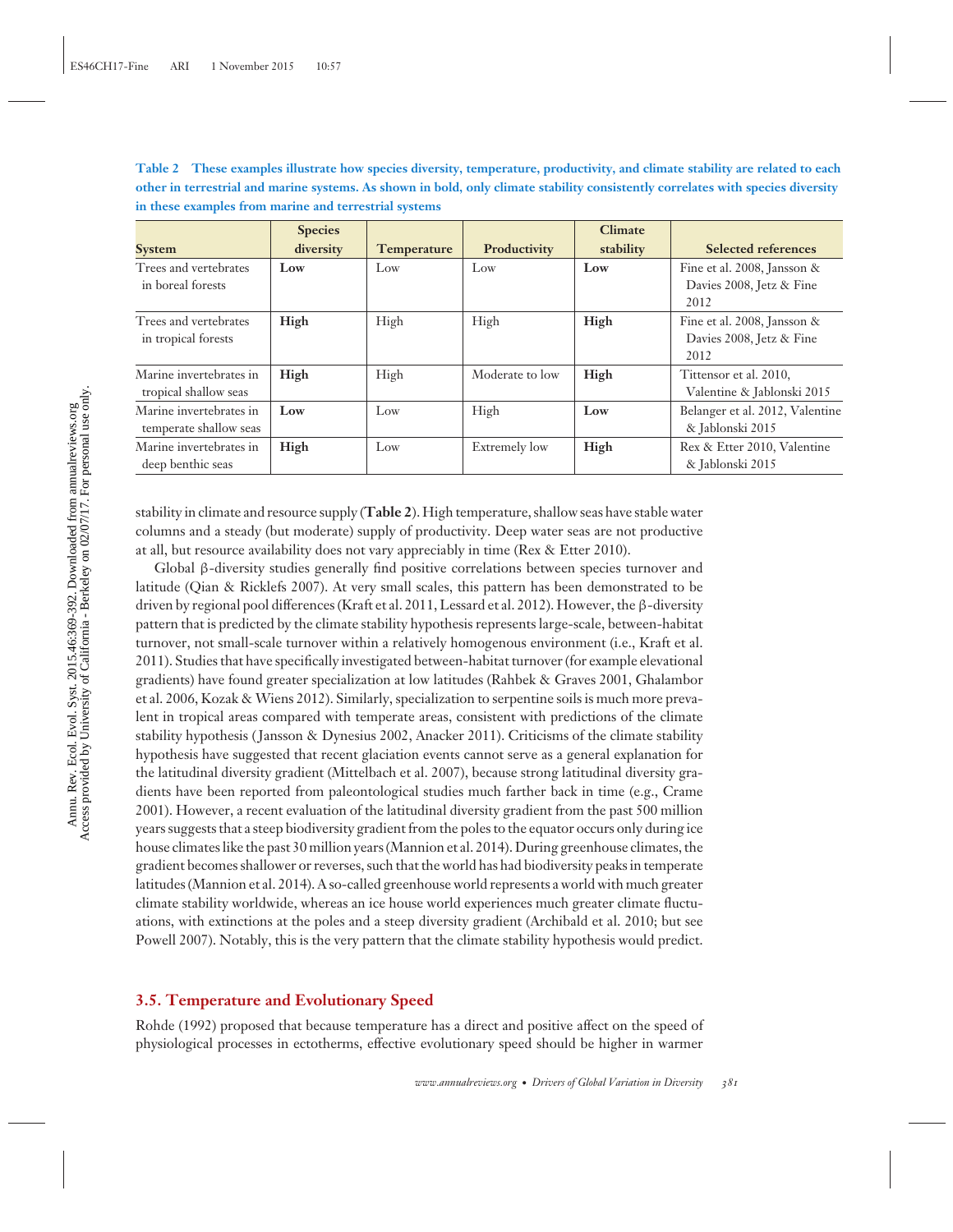areas. Unlike the previous set of hypotheses, the evolutionary speed hypothesis focuses only on mutation rates, generation time, and the overall effective speed of selection (adaptation) and how these increases may influence speciation rates. In theory, evolutionary speed could ramp up speciation rates in two different ways. First, the simple increase of mutation rates, all else being equal, could increase the chances that divergent populations evolve reproductive isolation. Second, and more complicated, faster metabolic rates should lead to shorter generation times, which, combined with faster mutation rates, should also increase the rate at which natural selection occurs. This phenomenon may lead to faster evolution to novel environments, followed by increased rates of specialization, divergent selection, and speciation (Allen et al. 2007).

The evolutionary speed hypothesis also predicts that speciation should be higher in warmer bioregions due to the effect that temperature has on promoting reproductive isolation. This prediction has been tested by several indirect methods: correlating species richness with temperature, comparing rates of molecular evolution of sister clades, and comparing the diversification rates of temperate and tropical clades. Some studies have shown strong correlations of temperature with the species richness of terrestrial and marine invertebrates (Gillooly et al. 2005, Allen et al. 2006, Tittensor et al. 2010; but see Hawkins et al. 2007). However, the cold (4**◦**C), climatically stable deep sea invertebrate communities of the North Atlantic discussed above have exhibited extraordinarily high species richness—much higher than neighboring warmer and more productive (but climatically unstable) shallow sea environments (Rex & Etter 2010, Valentine & Jablonski 2015). These data cast doubt on the overall generality of the relationship between temperature and speciation, although marine invertebrates may somehow be outliers.

Sister species comparisons have found some instances of higher molecular evolution in tropical versus temperate plants (Davies et al. 2004, Gillman et al. 2010). Gillman et al. (2009) compared sister groups from 260 mammal species from 10 orders and 29 families and found higher substitution rates in the Cytochrome b gene for warmer versus cooler sister species. Recent large-scale phylogenetic studies that have reported higher rates of diversification in tropical clades (Pyron & Wiens 2013, Pyron 2014, Rolland et al. 2014) are broadly consistent with all hypotheses that predict higher diversification rates in the tropics (**Table 1**). However, two recent studies using the comprehensive phylogeny of birds found no differences in diversification rates, and these data were presented as evidence to reject the evolutionary speed hypothesis ( Jetz et al. 2012, Rabosky et al. 2015). Nevertheless, bird and mammal groups, being endotherms that regulate their metabolic rates, are not the ideal study systems to test the evolutionary speed hypothesis.

More importantly, the evolutionary speed hypothesis does not enjoy general support because reproductive isolation (and natural selection in general) does not appear to be limited by mutation rates (Coyne & Orr 2004, Mittelbach et al. 2007). Although faster effective evolutionary speed should promote adaptation to novel environments and thus influence parapatric speciation rates, attribution of this process to temperature, per se, rather than to other drivers such as productivity, climate stability, or biotic interactions is difficult (see Section 3.6). The finding that organisms living in warmer climates have greater rates of molecular evolution would also be predicted by many of the hypotheses in **Table 1**. For example, bioregions with large area/energy/time should have higher average population sizes (**Figure 1**), and larger populations are predicted to have greater genetic diversity than smaller populations (Kisel et al. 2011). In fact, although Davies et al. (2004) reported higher rates of molecular evolution in 86 tropical/temperate sister pairs of angiosperm families, they rejected the evolutionary speed hypothesis, because the effect of temperature on species richness was found to be direct and not driven by molecular rates of evolution. One potential way forward may be the direct effect that temperature has on seasonality (Pianka 1966, Archibald et al. 2010). Bioregions with less seasonality may select for shorter generation times in some groups of organisms, causing faster molecular evolution and higher rates of speciation.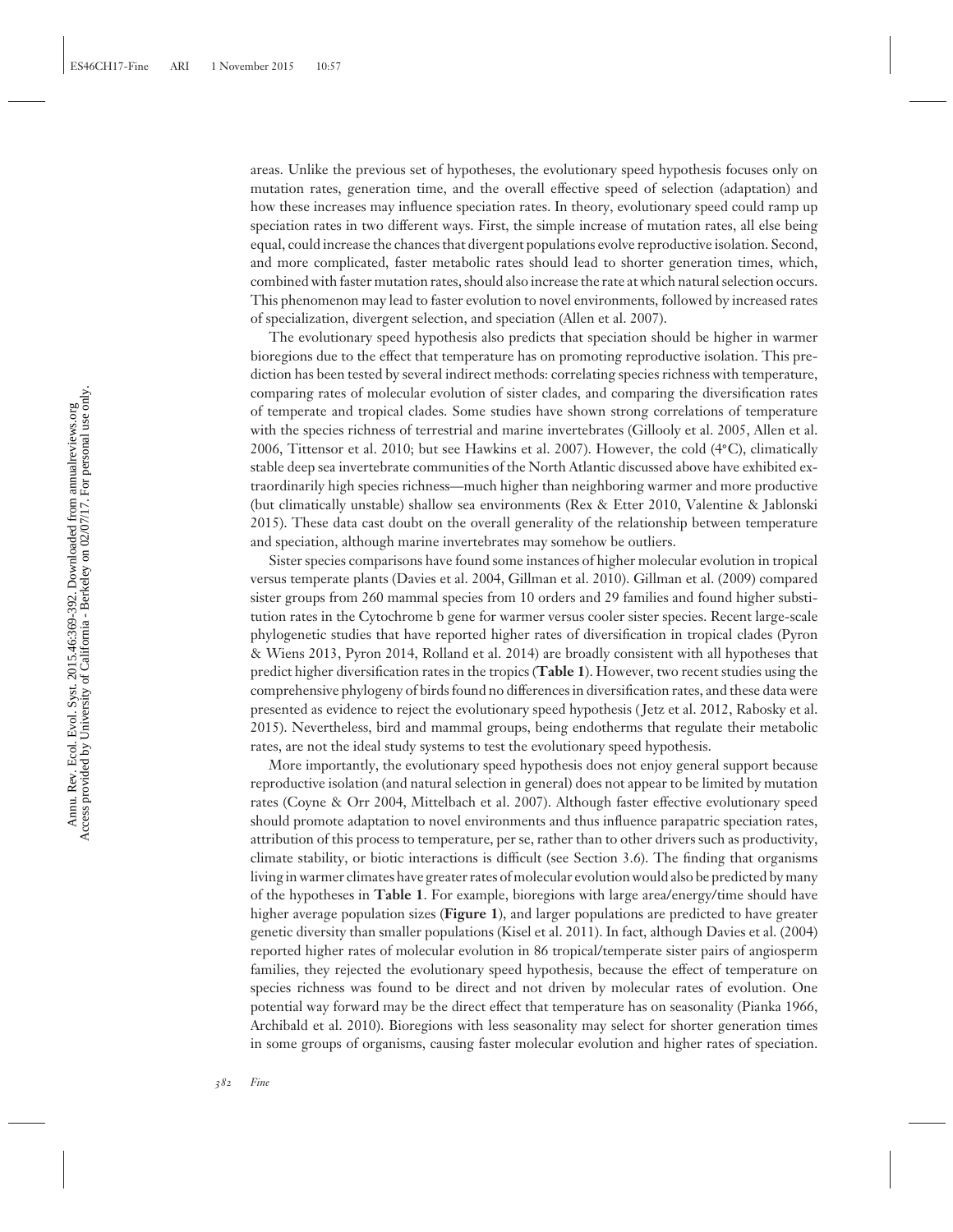A recent study on Amazonian trees found that diversification rate of tree clades correlated with turnover time in long-term plots and that the tree clades with fast turnover (which is associated with shorter generation time) were also the most diverse and accounted for a majority of all stems (Baker et al. 2014). Another possibility is that temperature increases the possibility of biotic interactions to promote coevolutionary arms races (Brown 2014; and see Section 3.6).

In summary, general support for the evolutionary speed hypothesis is lacking. However, phylogenetic data sets of endotherms represent especially weak tests of this hypothesis given that the hypothesis makes specific predictions about the speciation process only in ectotherms and makes no predictions whatsoever about extinction probabilities. Thus, future tests of this hypothesis should instead focus on experimental studies of speciation in ectotherms and plants (see discussion on p. 325, Mittelbach et al. 2007) that measure not only selection-driven change but also control for generation time and population size. Studies of this sort could be augmented by empirical studies of the phylogeography and population genetics of species (and close relatives) of ectotherms and plants at different latitudes to disentangle the importance of temperature from generation time and population size.

#### **3.6. Biotic Interactions**

All bioregions contain species from multiple trophic levels, yet the organisms within some bioregions may interact more intensely with one another, which could influence speciation and extinction for several different reasons. In a recent review of latitudinal patterns of predation, herbivory, and mutualisms, Schemske et al. (2009) presented evidence that tropical regions had stronger biotic interactions than temperate regions. Although very few comparative studies had used the same methods to rigorously measure the strength of interactions across latitudes (e.g., Freestone et al. 2013), they found that the evidence gleaned from multiple sources overwhelmingly suggests that biotic interactions are more intense in tropical systems than temperate systems. There are four hypotheses by which stronger biotic interactions could influence diversity—two that involve speciation (enemy-mediated habitat specialization and the geographic mosaic of coevolution) and two that relate to the persistence and maintenance of species diversity (competition causing finer niches and predation promoting coexistence).

First, biotic interactions could contribute to greater habitat specialization by plants in climatically stable bioregions. When neighboring habitats differ strongly in resource availability (e.g., white-sand forests next to clay-soil forests or seasonally dry habitats next to a riparian area), plants incur more energetic costs to replace tissues they lose from herbivores or pathogens in lowresource than in high-resource habitats ( Janzen 1974). This should drive selection for investment in plant defenses and, because of allocation trade-offs, higher investment in plant defense should lead to slower growth rates, reducing competitive ability in high-resource habits (Coley et al. 1985, Fine et al. 2004). This enemy-mediated habitat specialization effect has been hypothesized to be more pronounced in tropical than extratropical bioregions (Fine et al. 2013) because there are more enemies in productive, stable climates and thus stronger enemy pressure (Salazar & Marquis 2012, Lim et al. 2015). As already noted in Section 3.4, some evidence that habitat specialization is more prevalent in tropical bioregions has also been found. Several Amazonian studies have found evidence that herbivores enforce habitat specialization through selection for a trade-off between growth and defense (Fine et al. 2004, 2013). However, there has been no systematic comparison of this phenomenon in bioregions at different latitudes.

Second, Schemske (2009) posited that divergent selection and speciation probabilities among interacting partners of antagonistic or mutualistic species should be higher in tropical regions. He reasoned that in the tropics, organisms are not generally killed by abiotic stresses, and thus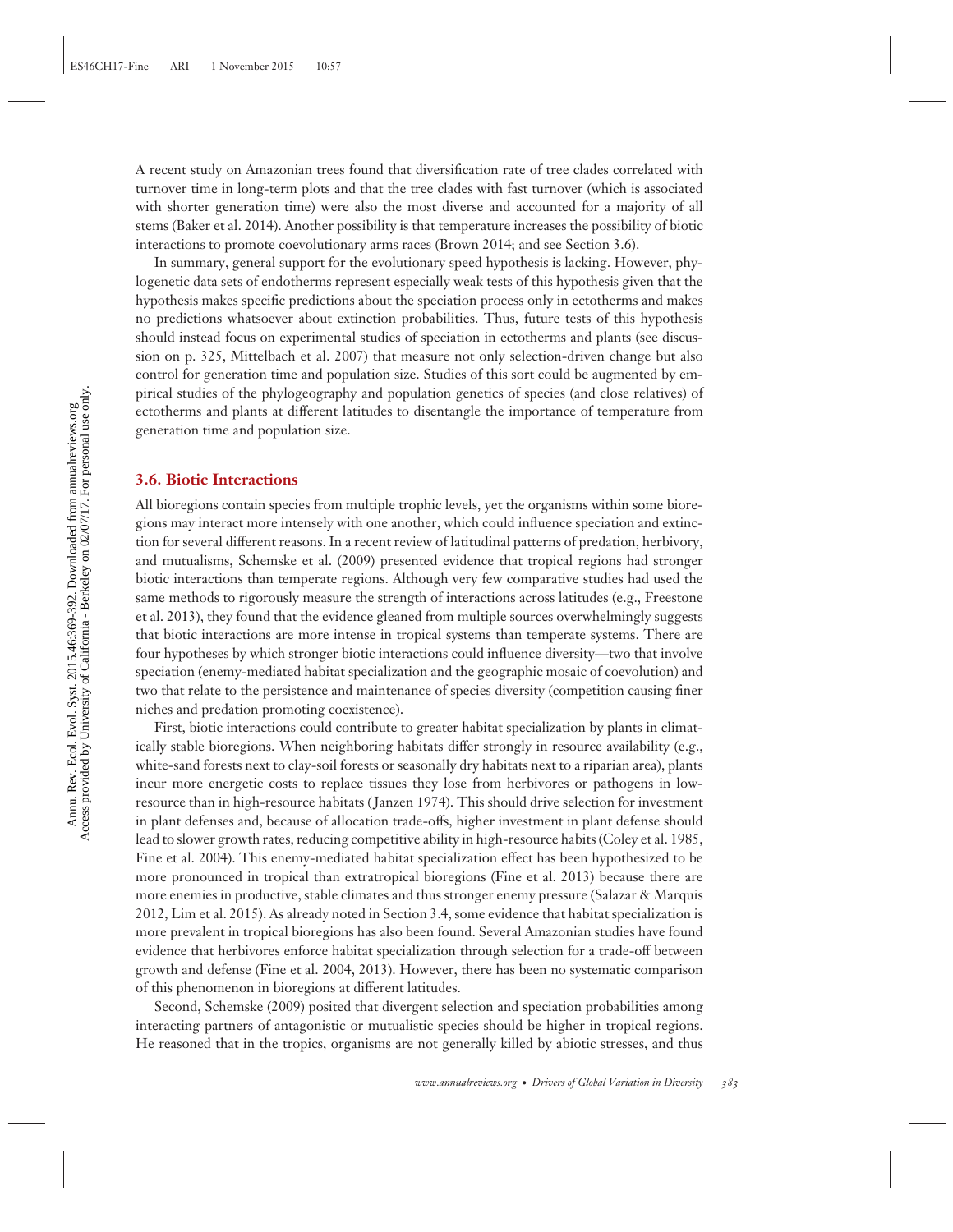a greater proportion of the selective regime in the tropics should be driven by biotic agents. These agents can themselves evolve in response, spurring evolution in both partners (Schemske 2009). Moreover, tropical environments with low seasonality (moist and rain forests) support more abundant interacting partners (plants, herbivores, pathogens, predators, mutualists, etc.), and these antagonistic and mutualistic interactions can occur during a great majority (or throughout) the entire year. In colder or drier bioregions, by comparison, seasonal dormancy interrupts these interactions, delaying the speed of coevolution. Thus, effective evolutionary speed of coevolution should be faster in productive, stable climates like tropical bioregions. Ehrlich & Raven's (1964) escape and radiate hypothesis predicted that plants with novel defenses become immune to enemies and greatly expand their ranges, promoting allopatric speciation rates, whereas counteradaptation by specialist enemies subsequently causes range contraction. Similarly, specialization can lead to speciation by driving host race formation or by increasing the patchiness of specialist geographic ranges, leading to differentiation (Thompson 1994, Janz et al. 2006). These mechanisms also have the potential to become stronger over time, generating a positive feedback loop (Schemske 2002).

As noted by Schemske (2009), no studies have evaluated the role that biotic interactions may have on speciation rates across latitudes, and in general, very few studies have investigated how coevolutionary arms races may influence diversification in enemies or their host plants (Futuyma & Agrawal 2009). Nevertheless, results of some studies are consistent with more intense interactions between plants and their enemies in tropical regions (Coley & Barone 1996, Lim et al. 2015). For example, African tropical lowland forest bird communities harbor more specialist parasites and greater parasite diversity than highland and fynbos bird communities (Loiseau et al. 2012).

Moreover, investment in antiherbivore defense by plants is greater in tropical regions (Coley & Barone 1996), and closely related tropical plant species often have extremely divergent chemical defense profiles (Becerra 1997, Kursar et al. 2009, Fine et al. 2013). Farrell et al. (1991) showed that the evolution of resins or latexes in plant lineages, many of which are tropical, led to significant increases in host plant diversity. From the enemies' side, adaptation to a new host can result in significant diversification increases (Janz et al. 2006). On the other hand, the timing of many plant radiations has been shown to predate the arrival of their insect host-specialists, suggesting that plants and insects often may radiate independently and not as a product of their interaction (Winkler & Mitter 2008, Forister et al. 2012).

#### **3.7. Biotic Interactions and Finer Niches**

Two longstanding hypotheses posit that organisms in regions with stronger biotic interactions have finer niches—in terms of either their resource usage or habitat, or their interactions with natural enemies. First, stronger competition could drive niche divergence, resulting in finer niches per species; thus, more species could coexist in a community (Dobzhansky 1950, Pianka 1966). This hypothesis that competition causes finer niches has not been well supported by empirical evidence. Vasquez & Stevens (2004) studied 13 clades of birds, mammals, insects, and plants and found no evidence of finer niche subdivision in tropical forests compared with temperate forests. Hyperdiverse groups like trees and birds in tropical rainforests are characterized more by functional redundancy than niche specialization. For example, more than 80% of the thousands of species of neotropical trees are shade tolerant, and despite attempts to characterize microhabitat and gap-size disturbance requirements, shade-tolerant species do not appear to finely partition abiotic gradients (Hubbell 2005). Ricklefs (2010) investigated correlations between niche overlap and species richness in taxonomic groups of birds and also found an overwhelming pattern of functional redundancy.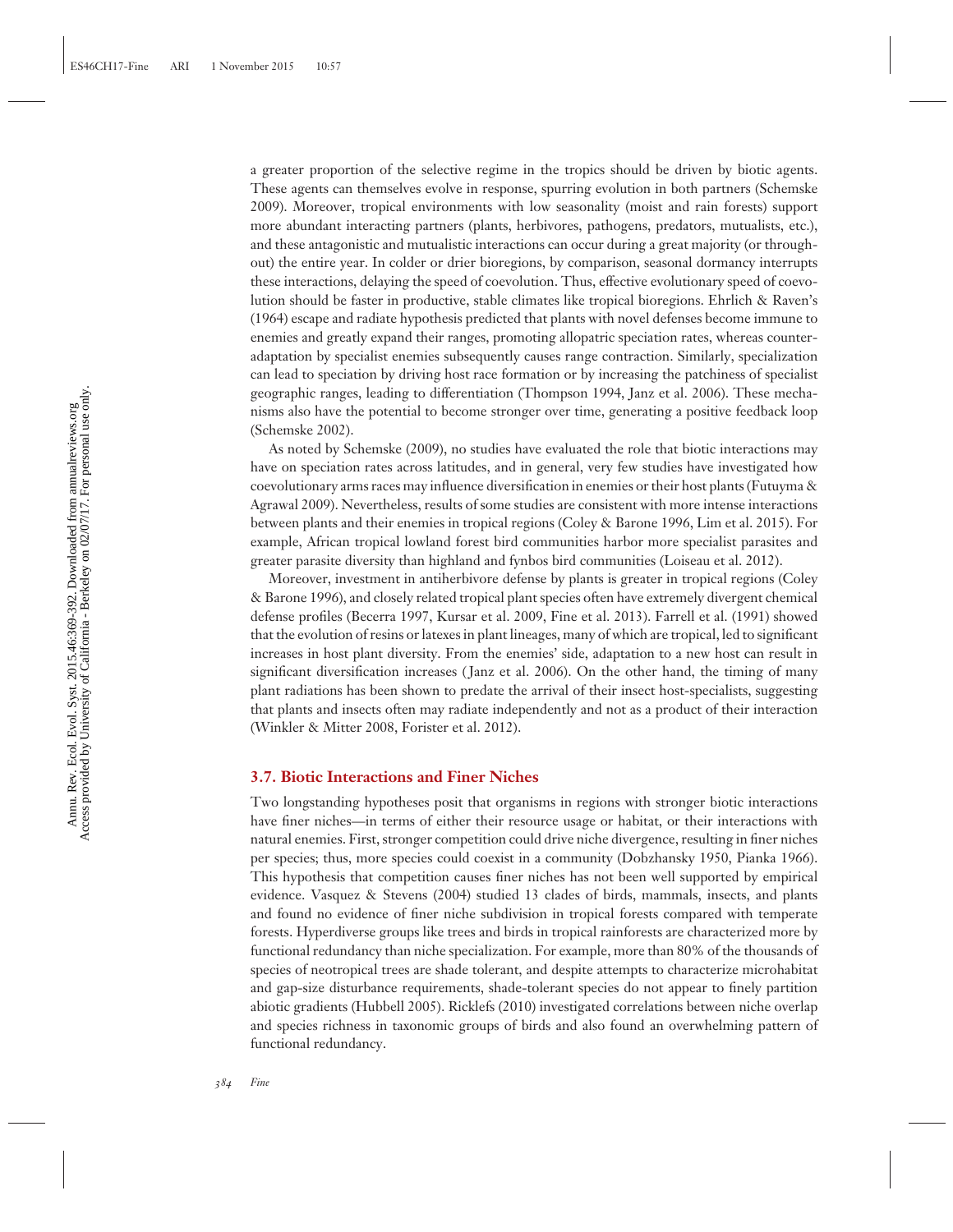Second, stronger predation (or herbivory) could drive selection for divergent antipredator defenses in prey (or plants). If these defenses underlie predator–prey specialization, prey (or plants) would compete for enemy free space, allowing greater prey (or plant) coexistence. Under the Janzen–Connell hypothesis ( Janzen 1970, Connell 1971), host-specialist enemies (insect herbivores, seed predators, or fungal pathogens) readily locate newly dispersed seedlings by already living in the canopy of a mother tree or by using cues to locate fruiting host trees. These enemies cause massive mortality of seedlings dispersed beneath the canopy, and only seeds dispersed farther away from the mother tree escape predation ( Janzen 1970, Connell 1971). Rare species gain an advantage (the rare species advantage) because their seedlings are almost never dispersed under the crowns of a different conspecific tree. At the community level, the rare species advantage serves to prevent competitive exclusion of any tree species.

In the past 40 years, the Janzen**–**Connell hypothesis has enjoyed much empirical support (Terborgh 2012). However, very few studies have compared density-dependence in trees across different bioregions (Hille Ris Lambers et al. 2002, Johnson et al. 2012). Johnson et al. (2012) found a latitudinal gradient in density dependence, although they did not include any tropical sites. Hille Ris Lambers et al. (2002) found that the prevalence of density-dependence was similar in temperate and tropical forests. However, the authors did not quantify the strength of densitydependence; thus, this study cannot refute the hypothesis that Janzen–Connell effects causing a rare species advantage may be promoting coexistence in tropical bioregions compared with temperate bioregions. Although I know of no study that has compared host-specific pathogen attack across temperate and tropical forests, fungal pathogens have been implicated in driving tree relative abundance patterns (Mangan et al. 2010), and one small study in the Amazon basin found correlations between plant diversity and fungal pathogen operational taxonomic unit diversity at both  $\alpha$  and  $\beta$  scales (Peay et al. 2013). This finding is consistent with the Janzen–Connell hypothesis.

In summary, biotic interactions have been hypothesized to increase speciation rates through increased habitat specialization and coevolutionary arms races and to reduce extinction rates by promoting coexistence. Because biotic interactions have not been studied within a consistent comparative framework across bioregions, an evaluation of their importance at the present time is difficult. Many studies are suggestive, but few are conclusive (Schemske et al. 2009).

#### **4. CONCLUSIONS AND FUTURE RESEARCH DIRECTIONS**

Large-scale phylogenetic studies of trees, birds, mammals, squamate reptiles, and amphibians all show that tropical bioregions are the source for a great majority of clades and are composed of a mixture of ancient and recently derived lineages and that temperate bioregions harbor a subset of these lineages. These results are consistent with the hypothesis that the large extent of tropical environments during the past 10–50 million years, combined with the greater climatic stability of the tropics, has promoted speciation and reduced extinction in tropical bioregions and that niche conservatism has kept most tropical lineages from spreading into temperate climates. Energy availability appears to contribute only in an indirect way to mechanisms underlying global patterns, especially considering that marine diversity gradients can sometimes be completely decoupled from temperature and productivity gradients. Instead, climate stability (and thus stability of resource supply) and the time–integrated area of bioregions together represent the most important drivers of both terrestrial and marine global species richness patterns. Productivity and temperature directly impact seasonality, available resources for trophic interactions, and the average population sizes of taxa within bioregions. Biotic interactions likely augment both diversification and coexistence in tropical bioregions.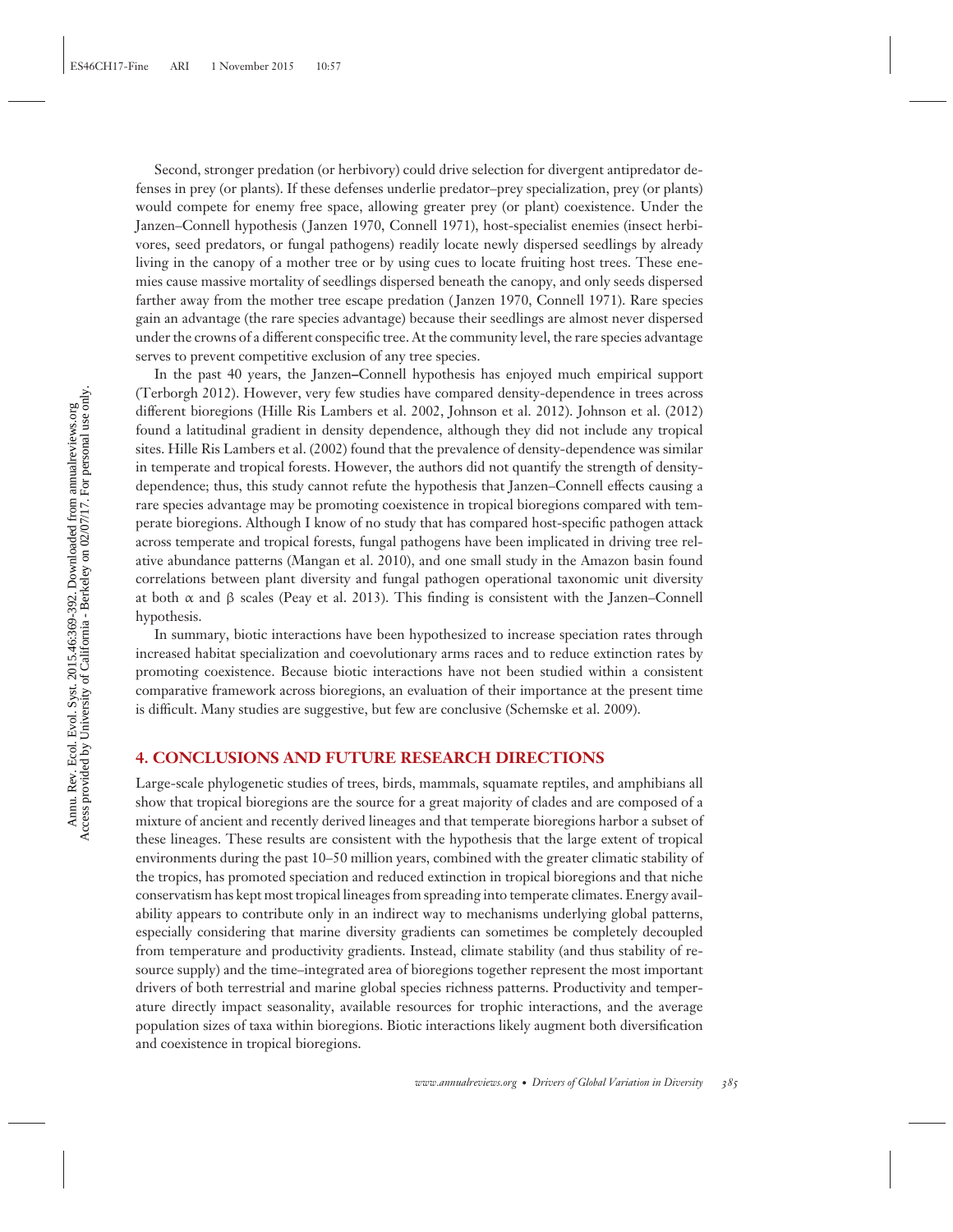Delimiting the appropriate temporal, taxonomic, and spatial scales by which to test the time– integrated area and climate stability hypotheses remains a challenge. Critics of the time–integrated area and tropical conservatism hypotheses have voiced concerns about how to choose the appropriate window of time to evaluate time–integrated area (Mittelbach et al. 2007). For example, studies report that vertebrate species have average lifetimes of approximately 10 million years (Stanley 1985, Rosenblum et al. 2012). If generally true, what does the time–integrated area of a bioregion during the past 55 million years have to do with its extant diversity? This is a valid criticism, but at its core one that can be tackled with empirical data. Now that fossil-calibrated, comprehensive phylogenies of extant species are becoming available for more and more of the tree of life, an investigator may answer questions like, "What is the age distribution of all of the mammal species in a bioregion?" By mapping geography onto a phylogeny of all mammals, one can determine how long lineages have been in any particular bioregion and calculate the window of time that would account for a crown group that would include the evolutionary history of, for instance, 70%, 80%, or 90% of the extant species within a bioregion. The time–integrated area of a bioregion could then be estimated using paleoclimatic reconstructions of that bioregion (see Fine & Ree 2006) from the temporal cutoff that was indicated by the phylogeny. Providing precise measures of climate stability during that time is difficult; however Jansson (2003), using global circulation models, showed that climate stability since the Last Glacial Maximum can serve as a proxy for climate stability across much deeper time periods and that new global climate layers now extending back 120,000 years make it possible to determine stability through a full glacial and interglacial period (Fuchs et al. 2013, Tolley et al. 2014). Finally, recent algorithmic developments have improved static estimates of climatic stability into a more dynamic model that can incorporate both sea level rise and contraction as well as the dispersal ability of organisms (Graham et al. 2010). These developments enable much more accurate modeling of habitat area through time.

I envision this kind of analysis being conducted for all of the major clades of the tree of life. I emphasize that this approach is best applied to large, inclusive clades of organisms (e.g., birds) rather than narrowly defined clades (e.g., penguins) because each individual clade has intrinsic traits that mediate speciation and extinction probabilities in idiosyncratic ways across their evolutionary and biogeographic history (Coyne & Orr 2004). For each clade, the number of bioregions that best described the evolutionary arenas for that clade may be somewhat different, and the time–integrated area and climate stability measures may also correspond to different windows of time. Each of these bioregions would also be measured for available energy, temperature, topographic and edaphic heterogeneity, species richness, and β-diversity. These large-scale bioregional tabulations could be coupled with experimental and fine-scale studies of biotic interactions across all bioregions. For example, studying clades of plants and their associated natural enemies in multiple bioregions should yield data on the relative strength of biotic interactions on coevolution and habitat specialization. Finer-scale observational and experimental studies in geographically distant, replicated sites within multiple bioregions can explore the degree to which chemical defense innovation matches up with host-specialist enemy counteradaptation and whether these processes result in greater phenotypic and molecular divergence in tropical compared with temperate bioregions.

By analyzing multiple clades together in this way, this research would generate a large number of independent, replicate bioregions (both marine and terrestrial) that could be used to test the various drivers of species richness. Although terrestrial vertebrate biologists can boast of global distribution maps and comprehensive phylogenies, invertebrates, plants, and fungi are still severely undersampled, and most of these unknown taxa inhabit tropical forests (Tedersoo et al. 2014). For example, at least 6,000 of the 16,000 estimated tree species in the Amazon have not yet been described (ter Steege et al. 2013). In my opinion, it is impossible to understand the processes which generate biodiversity without first having a more complete description of the tree of life.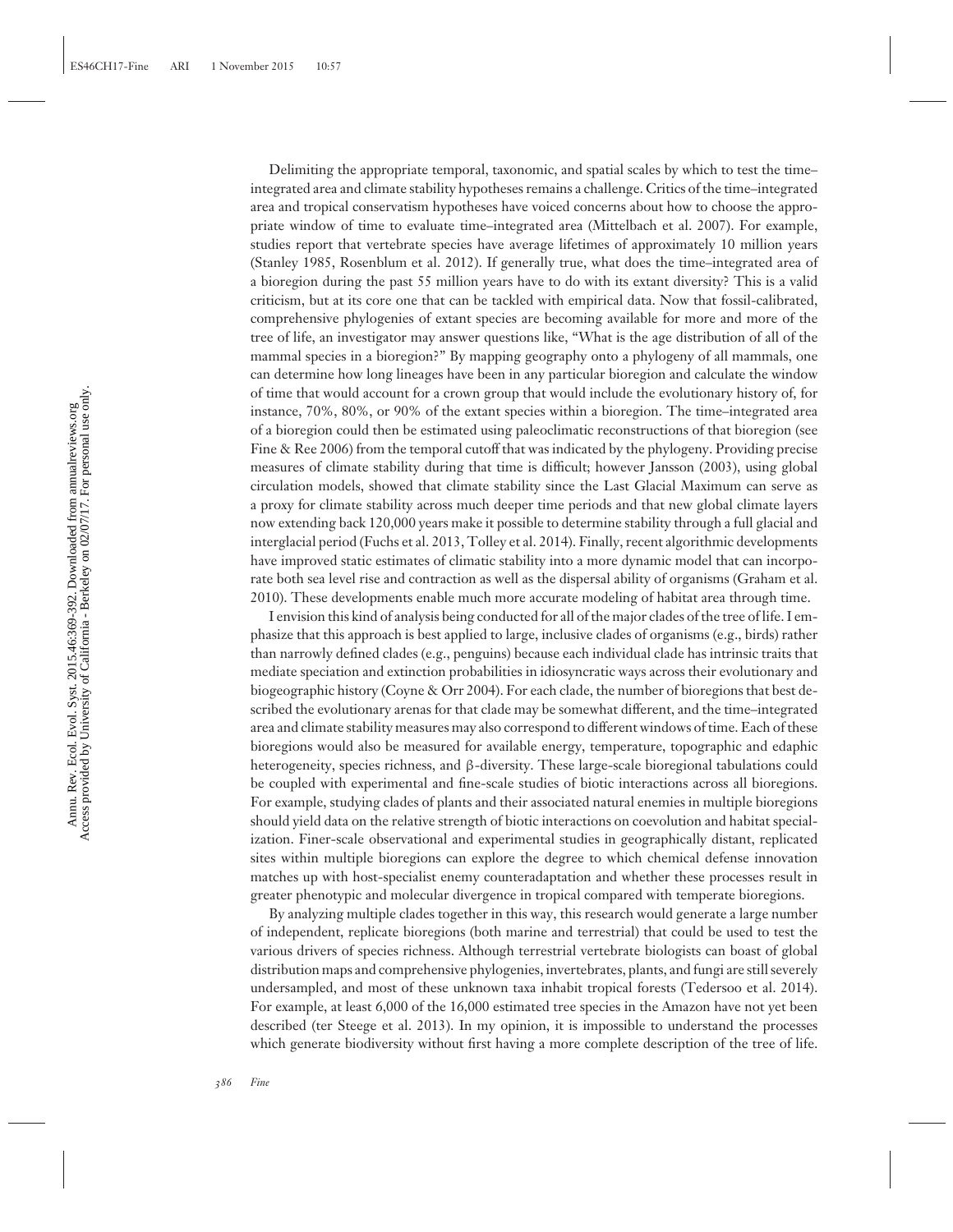This investment in taxonomy and natural history should be our top priority, especially in this time of massive, accelerating, and destructive anthropogenic change.

#### **DISCLOSURE STATEMENT**

The author is not aware of any affiliations, memberships, funding, or financial holdings that might be perceived as affecting the objectivity of this review.

#### **ACKNOWLEDGMENTS**

I thank Gary Mittelbach, Margaret Metz, Dan Rabosky, Jim Valentine, Rauri Bowie, Walter Jetz, David Armitage, and my Fall 2014 Integrative Biology 250 graduate seminar class for valuable discussions. Support was provided by National Science Foundation grant DEB 1254214.

#### **LITERATURE CITED**

- Allen AP, Gillooly JF, Brown JH. 2007. Recasting the species-energy hypothesis: the different roles of kinetic and potential energy in regulating biodiversity. In *Scaling Biodiversity*, ed. D Storch, PA Marquet, JH Brown, pp. 258–82. Cambridge, UK: Cambridge Univ. Press
- Allen AP, Gillooly JF, Savage VM, Brown JH. 2006. Kinetic effects of temperature on rates of genetic divergence and speciation. *PNAS* 103:9130–35
- Anacker B. 2011. Phylogenetic patterns of endemism and diversity. In *Serpentine: The Evolution and Ecology of a Model System*, ed. SP Harrison, N Rajakaruna, pp. 49–79. Berkeley: Univ. Calif. Press
- Antonelli A, Sanmartín I. 2011. Why are there so many plant species in the Neotropics? *Taxon* 60:403–14
- Archibald SB, BossertWH, Greenwood DR, Farrell BD. 2010. Seasonality, the latitudinal gradient of diversity, and Eocene insects. *Paleobiology* 36:374–98
- Baker TR, Pennington RT, Magallon S, Gloor E, Laurance WF, et al. 2014. Fast demographic traits promote high diversification rates of Amazonian trees. *Ecol. Lett.* 17:527–36
- Becerra JX. 1997. Insects on plants: macroevolutionary chemical trends in host use. *Science* 276:253–56
- Belanger CL, Jablonski D, Roy K, Berke SK, Krug AZ, et al. 2012. Global environmental predictors of benthic marine biogeographic structure. *PNAS* 109:14046–51
- Belmaker J, JetzW. 2015. Relative roles of ecological and energetic constraints, diversification rates and region history on global species richness gradients. *Ecol. Lett.* 18:563–71
- Brown JH. 2014. Why are there so many species in the tropics? *J. Biogeogr.* 41:8–22
- Buckley LB, Davies TJ, Ackerly DD, Kraft NJB, Harrison SP, et al. 2010. Phylogeny, niche conservatism and the latitudinal diversity gradient in mammals. *Proc. R. Soc. B* 277:2131–38
- Cardillo M, Orme CDL, Owens IPF. 2005. Testing for latitudinal bias in diversification rates: an example using new world birds. *Ecology* 86:2278–87
- Carnaval AC, Hickerson MJ, Haddad CFB, Rodrigues MT, Moritz C. 2009. Stability predicts genetic diversity in the Brazilian Atlantic forest hotspot. *Science* 323:785–89
- Chown SL, Gaston KJ. 2000. Areas, cradles and museums: the latitudinal gradient in species richness. *Trends Ecol. Evol.* 15:311–15
- Coley PD, Barone JA. 1996. Herbivory and plant defenses in tropical forests. *Annu. Rev. Ecol. Syst.* 27:305–35
- Coley PD, Bryant JP Chapin FS. 1985. Resource availability and plant antiherbivore defense. *Science* 230:895– 99
- Condamine FL, Sperling FAH,Wahlberg N, Rasplus J-Y, Kergoat GJ. 2012.What causes latitudinal gradients in species diversity? Evolutionary processes and ecological constraints on swallowtail biodiversity. *Ecol. Lett.* 15:267–77
- Connell JH. 1971. On the role of natural enemies in preventing competitive exclusion in some marine animals and in rain forest trees. In *Dynamics of Populations*, ed. PJ den Boer, GR Gradwell, pp. 298–312. Wageningen, Neth.: Cent. Agric. Publ. Doc.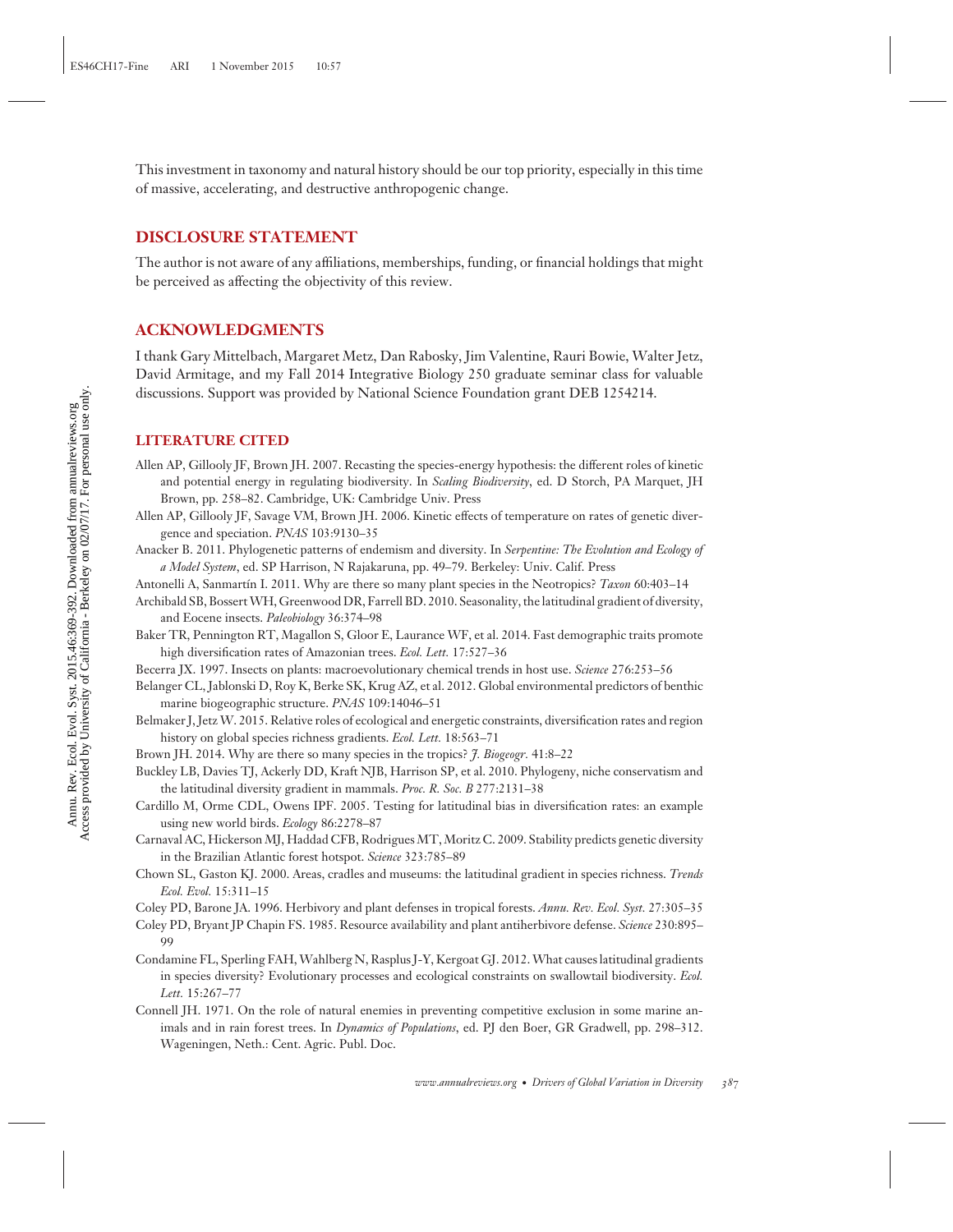Cornell HV. 2013. Is regional diversity bounded or unbounded? *Biol. Rev.* 88:140–65

Coyne JA, Orr HA. 2004. *Speciation*. Sunderland, MA: Sinauer

- Crame JA. 2001. Taxonomic diversity gradients through geological time. *Divers. Distrib.* 7:175–89
- Currie DW, Kerr JT. 2008. Tests of the mid-domain hypothesis: a review of the evidence. *Ecol. Monogr.* 78:3–18
- Davies TJ, Savolainen V, Chase MW, Moat J, Barraclough TG. 2004. Environmental energy and evolutionary rates in flowering plants. *Proc. R. Soc. B* 271:2195–200
- Deutsch CA, Tewksbury JJ, Huey RB, Sheldon KS, Ghalambor CK, et al. 2008. Impacts of climate warming on terrestrial ectotherms across latitude. *PNAS* 105:6668–72
- Dobzhansky T. 1950. Evolution in the tropics. *Am. Sci.* 38:209–21
- Donoghue MJ, Edwards EJ. 2014. Biome shifts and niche evolution in plants. *Annu. Rev. Ecol. Evol. Syst.* 45:547–72
- Dynesius M, Jansson R. 2000. Evolutionary consequences of changes in species geographical distributions driven by Milankovitch climate oscillations. *PNAS* 97:9115–20

Ehrlich PR, Raven PH. 1964. Butterflies and plants: a study in coevolution. *Evolution* 18:586–608

- Endler JA. 1977. *Geographic Variation, Speciation, and Clines*. Princeton, NJ: Princeton Univ. Press
- Evans KL, Warren PH, Gaston KJ. 2005. Species-energy relationships at the macroecological scale: a review of the mechanisms. *Biol. Rev.* 80:1–25
- Farrell BD, Dussourd DE, Mitter C. 1991. Escalation of plant defense: do latex and resin canals spur plant diversification? *Am. Nat.* 138:881–90
- Fine PVA. 2001. An evaluation of the geographic area hypothesis using the latitudinal gradient in North American tree diversity. *Evol. Ecol. Res.* 3:413–28
- Fine PVA, Mesones I, Coley PD. 2004. Herbivores promote habitat specialization by trees in Amazonian forests. *Science* 305:663–65
- Fine PVA, Metz MR, Lokvam J, Mesones I, Ayarza Zuñiga JM, et al. 2013. Insect herbivores, chemical innovation and the evolution of habitat specialization in Amazonian trees. *Ecology* 94:1764–75
- Fine PVA, Ree RH. 2006. Evidence for a time-integrated species-area effect on the latitudinal gradient in tree diversity. *Am. Nat.* 168:796–804
- Fine PVA, Ree RH, Burnham RJ. 2008. The disparity in tree species richness among tropical, temperate and boreal biomes: the geographic area and age hypothesis. In *Tropical Forest Community Ecology*, ed. WP Carson, SA Schnitzer, pp. 31–45. London: Blackwell
- Fjeldsa˚ J, Bowie RCK, Rahbek C. 2012. The role of mountain ranges in the diversification of birds. *Annu. Rev. Ecol. Evol. Syst.* 43:249–65
- Foote M. 2010. The geological history of biodiversity. In *Evolution Since Darwin: The First 150 Years*, ed. MA Bell, DJ Futuyma, WF Eanes, JS Levinton, pp. 479–510. Sunderland, MA: Sinauer
- Forister ML, Dyer LA, Singer MS, Stireman JO III, Lill JT. 2012. Revisiting the evolution of ecological specialization, with emphasis on insect–plant interactions. *Ecology* 93:981–91
- Freestone AL, Ruiz GM, Torchin ME. 2013. Stronger biotic resistance in tropics relative to temperate zone: effects of predation on marine invasion dynamics. *Ecology* 94:1370–77
- Fuchs J, Parra JL, Goodman SM, Raherilalao MJ, Vanderwal J, Bowie RCK. 2013. Extending ecological niche models to the past 120,000 years corroborates the lack of strong phylogeographic structure in the Crested Drongo (*Dicrurus f. forficatus*) on Madagascar. *Biol. J. Linn. Soc.* 108:658–76
- Futuyma DJ. 2010. Evolutionary constraint and ecological consequences. *Evolution* 64:1865–84
- Futuyma DJ, Agrawal AA. 2009. Macroevolution and the biological diversity of plants and herbivores. *PNAS* 106:18054–61
- Futuyma DJ, Moreno G. 1988. The evolution of ecological specialization. *Annu. Rev. Ecol. Syst.* 19:207–33
- Ghalambor CK, Huey RB, Martin PR, Tewksbury JJ, Wang G. 2006. Are mountain passes higher in the tropics? Janzen's hypothesis revisited. *Integr. Comp. Biol.* 46:5–17
- Gillman LN, Keeling DJ, Gardner RC, Wright SD. 2010. Faster evolution of highly conserved DNA in tropical plants. *J. Evol. Biol.* 23:1327–30
- Gillman LN, Keeling DJ, Ross HA. 2009. Latitude, elevation and the tempo of molecular evolution in mammals. *Proc. R. Soc. B* 276:3353–59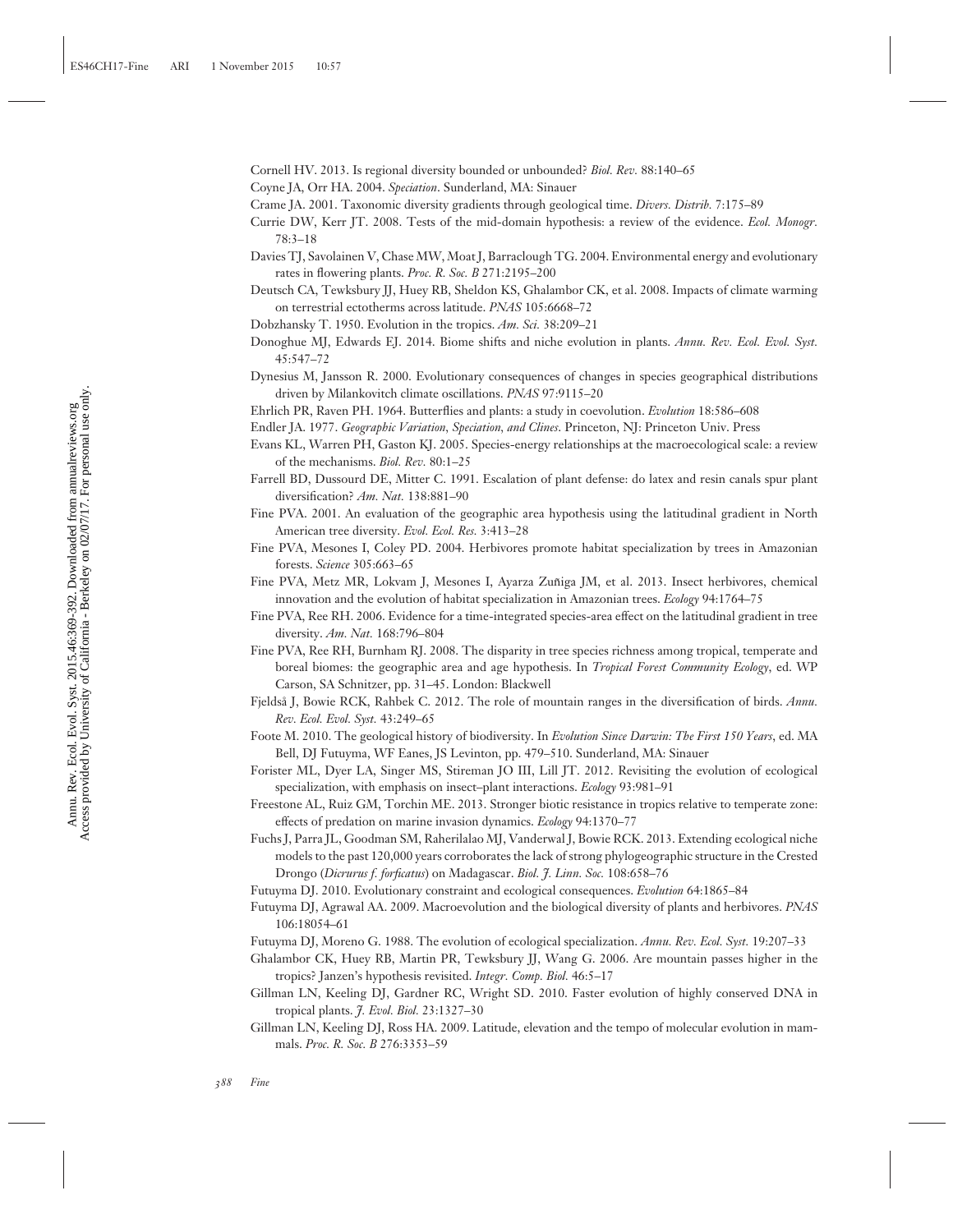- Gillooly JF, Allen AP, West GB, Brown JH. 2005. The rate of DNA evolution: effects of body size and temperature on the molecular clock. *PNAS* 102:140–45
- Graham CH, Moritz C, Williams SE. 2006. Habitat history improves prediction of biodiversity in rainforest fauna. *PNAS* 103:632–36
- Graham CH, VanDerWal J, Phillips S,Williams SE, Moritz C. 2010. Dynamic refugia and species persistence: tracking spatial shifts in habitat through time. *Ecography* 33:1062–69
- Grant PR, Grant BR, Markert JA, Keller LF, Petren K. 2004. Convergent evolution of Darwin's finches caused by introgressive hybridization and selection. *Evolution* 58:1588–99
- Hanson CA, Fuhrman JA, Horner-Devine MC, Martiny JBH. 2012. Beyond biogeographical patterns: processes shaping the microbial landscape. *Nat. Rev. Microbiol.* 10:497–506
- Harmon LJ, Harrison S. 2015. Species diversity is dynamic and unbounded at local and continental scales. *Am. Nat.* 185:584–93
- Hawkins BA. 2010. Multiregional comparison of the ecological and phylogenetic structure of butterfly species richness gradients. *J. Biogeogr.* 37:647–56
- Hawkins BA, Albuquerque FS, Araujo MB, Beck J, Bini LM, et al. 2007. A global evaluation of metabolic theory as an explanation for terrestrial species richness gradients. *Ecology* 88:1877–88
- Hille Ris Lambers J, Clark JS, Beckage B. 2002. Density-dependent mortality and the latitudinal gradient in species diversity. *Nature* 417:732–35
- Holt B, Lessard J-P, Borregaard MK, Fritz SA, Araujo MB, et al. 2013. An update of Wallace's zoogeographic ´ regions of the world. *Science* 339:74–77
- Hoorn C, Wesselingh FP, ter Steege H, Bermudez MA, Mora A, et al. 2010. Amazonia through time: Andean uplift, climate change, landscape evolution and biodiversity. *Science* 330:927–31
- Hubbell SP. 2001. *The Unified Neutral Theory of Biodiversity and Biogeography*. Princeton, NJ: Princeton Univ. Press
- Hubbell SP. 2005. Neutral theory in community ecology and the hypothesis of functional equivalence. *Funct. Ecol.* 19:166–72
- Hurlbert AH, Stegen JC. 2014. On the processes generating latitudinal richness gradients: identifying diagnostic patterns and predictions. *Front. Genet.* 5:420
- Jablonski D, Belanger CL, Berke SK, Huang S, Krug AZ, et al. 2013. Out of the tropics, but how? Fossils, bridge species, and thermal ranges in the dynamics of the marine latitudinal diversity gradient. *PNAS* 110:10487–94
- Jablonski D, Roy K, Valentine JW. 2006. Out of the tropics: evolutionary dynamics of the latitudinal diversity gradient. *Science* 314:102–6
- Jansson R. 2003. Global patterns in endemism explained by past climatic change. *Proc. R. Soc. B* 270:583–90
- Jansson R, Davies TJ. 2008. Global variation in diversification rates of flowering plants: energy versus climate change. *Ecol. Lett.* 11:173–83
- Jansson R, Dynesius M. 2002. The fate of clades in a world of recurrent climatic change: Milankovitch oscillations and evolution. *Annu. Rev. Ecol. Syst.* 33:741–77
- Janz N, Nylin S, Wahlberg N. 2006. Diversity begets diversity: host expansions and the diversification of plant-feeding insects. *BMC Evol. Biol.* 6:4
- Janzen DH. 1967. Why mountain passes are higher in the tropics. *Am. Nat.* 101:233–49
- Janzen DH. 1970. Herbivores and the number of tree species in tropical forests. *Am. Nat.* 104:501–28
- Janzen DH. 1974. Tropical blackwater rivers, animals, and mast fruiting by the Dipterocarpaceae. *Biotropica* 6:69–103
- Jetz W, Fine PVA. 2012. Global gradients in vertebrate diversity predicted by historical area-productivity dynamics and contemporary environment. *PLOS Biol.* 10(3):e1001292
- Jetz W, Thomas GH, Joy JB, Hartmann K, Mooers AO. 2012. The global diversity of birds in space and time. *Nature* 491:444–48
- Jimenez-Hidalgo E, Smith KT, Guerrero-Arenas R, Alvarado-Ortega J. 2015. The first Late Eocene conti- ´ nental faunal assemblage from tropical North America. *J. S. Am. Earth Sci.* 57:39–48
- Johnson DJ, Beaulieu WT, Bever JD, Clay K. 2012. Conspecific negative density dependence and forest diversity. *Science* 336:904–7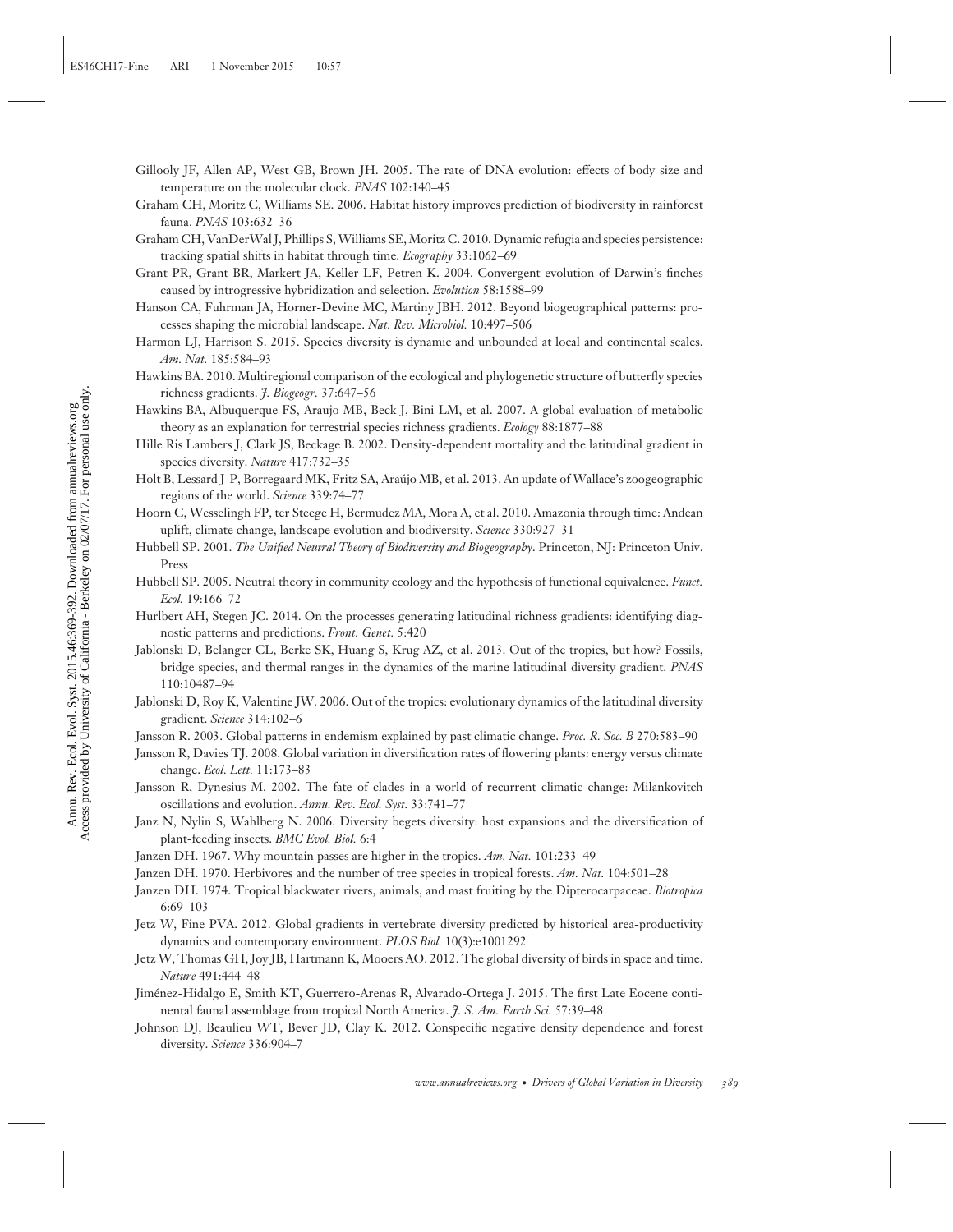- Kay KM, Ward KL, Watt LR, Schemske DW. 2011. Plant speciation. In *Serpentine: The Evolution and Ecology of a Model System*, ed. SP Harrison, N Rajakaruna, pp. 71–95. Berkeley: Univ. Calif. Press
- Kerkhoff AJ, Moriarty PE, Weiser MD. 2014. The latitudinal species richness gradient in New World woody angiosperms is consistent with the tropical conservatism hypothesis. *PNAS* 111:8125–30
- Kisel Y, Barraclough TG. 2010. Speciation has a spatial scale that depends on levels of gene flow. *Am. Nat.* 175:316–34
- Kisel Y, McInnes L, Toomey NH, Orme CDL. 2011. How diversification rates and diversity limits combine to create large-scale species-area relationships. *Philos. Trans. R. Soc. B* 366:2514–25
- Kozak KH, Wiens JJ. 2012. Phylogeny, ecology, and the origins of climate-richness relationships. *Ecology* 93:S167–81
- Kraft NJB, Comita LS, Chase JM, Sanders NJ, Swenson NG, et al. 2011. Disentangling the drivers of  $\beta$ diversity along latitudinal and elevational gradients. *Science* 333:1755–58
- Kreft H, Jetz W. 2010. A framework for delineating biogeographic regions based on species distributions. *J. Biogeogr.* 37:2029–53
- Kursar TA, Dexter KG, Lokvam J, Pennington RT, Richardson JE, et al. 2009. The evolution of antiherbivore defenses and their contribution to species coexistence in the tropical tree genus *Inga*. *PNAS* 106:18073–78
- Lande R. 1993. Risks of population extinction from demographic and environmental stochasticity and random catastrophes. *Am. Nat.* 142:911–27
- Lessard J-P, Belmaker J, Myers JA, Chase JM, Rahbek C. 2012. Inferring local ecological processes amid species pool influences. *Trends Ecol. Evol.* 27:600–7
- Lim J-Y, Fine PVA, Mittelbach GG. 2015. Assessing the latitudinal gradient in herbivory. *Glob. Ecol. Biogeogr.* 24:1106–12
- Loehle C. 1998. Height growth rate tradeoffs determine southern range limits for trees. *J. Biogeogr.* 25:735–42
- Loiseau C, Harrigan RJ, Robert A, Bowie RC, Thomassen HA, et al. 2012. Host and habitat specialization of avian malaria in Africa. *Mol. Ecol.* 21:431–41
- MacArthur RH. 1972. *Geographical Ecology*. Princeton, NJ: Princeton Univ. Press
- Mangan SA, Schnitzer SA, Herre EA, Mack KML Valencia MC, et al. 2010. Negative plant-soil feedback predicts tree-species relative abundance in a tropical forest. *Nature* 466:752–55
- Mannion PD, Upchurch P, Benson RBJ, Goswami A. 2014. The latitudinal biodiversity gradient through deep time. *Trends Ecol. Evol.* 29:42–50
- Mittelbach GG, Schemske DW, Cornell HV, Allen AP, Brown JH, et al. 2007. Evolution and the latitudinal diversity gradient: speciation, extinction and biogeography. *Ecol. Lett.* 10:315–31
- Moritz C, Patton JL, Schneider CJ, Smith TB. 2000. Diversification of rainforest faunas: an integrated molecular approach. *Annu. Rev. Ecol. Syst.* 31:533–63
- Newbold T, Hudson LN, Hill SL, Contu S, Lysenko I, et al. 2015. Global effects of land use on local terrestrial biodiversity. *Nature* 520:45–50
- Nuismer SL, Macpherson A, Rosenblum EB. 2012. Crossing the threshold: gene flow, dominance and the critical level of standing genetic variation required for adaptation to novel environments. *J. Evol. Biol.* 25:2665–71
- Peay KG, Baraloto C, Fine PVA. 2013. Strong coupling of plant and fungal community structure across Amazonian rainforests. *ISME J.* 7:1852–61
- Pianka ER. 1966. Latitudinal gradients in species diversity: a review of the concepts. *Am. Nat.* 100:33–46
- Powell MG. 2007. Latitudinal diversity gradients for brachiopod genera during late Palaeozoic time: links between climate, biogeography and evolutionary rates. *Glob. Ecol. Biogeogr.* 16:519–28

Pyron RA. 2014. Temperate extinction in squamate reptiles and the roots of latitudinal diversity gradients. *Glob. Ecol. Biogeogr.* 23:1126–34

- Pyron RA, Wiens JJ. 2013. Large-scale phylogenetic analyses reveal the causes of high tropical amphibian diversity. *Proc. R. Soc. B* 280:20131622
- Qian H, Ricklefs RE. 2007. A latitudinal gradient in large-scale β diversity for vascular plants in North America. *Ecol. Lett.* 10:737–44
- Rabosky DL. 2013. Diversity-dependence, ecological speciation, and the role of competition in macroevolution. *Annu. Rev. Ecol. Evol. Syst.* 44:481–502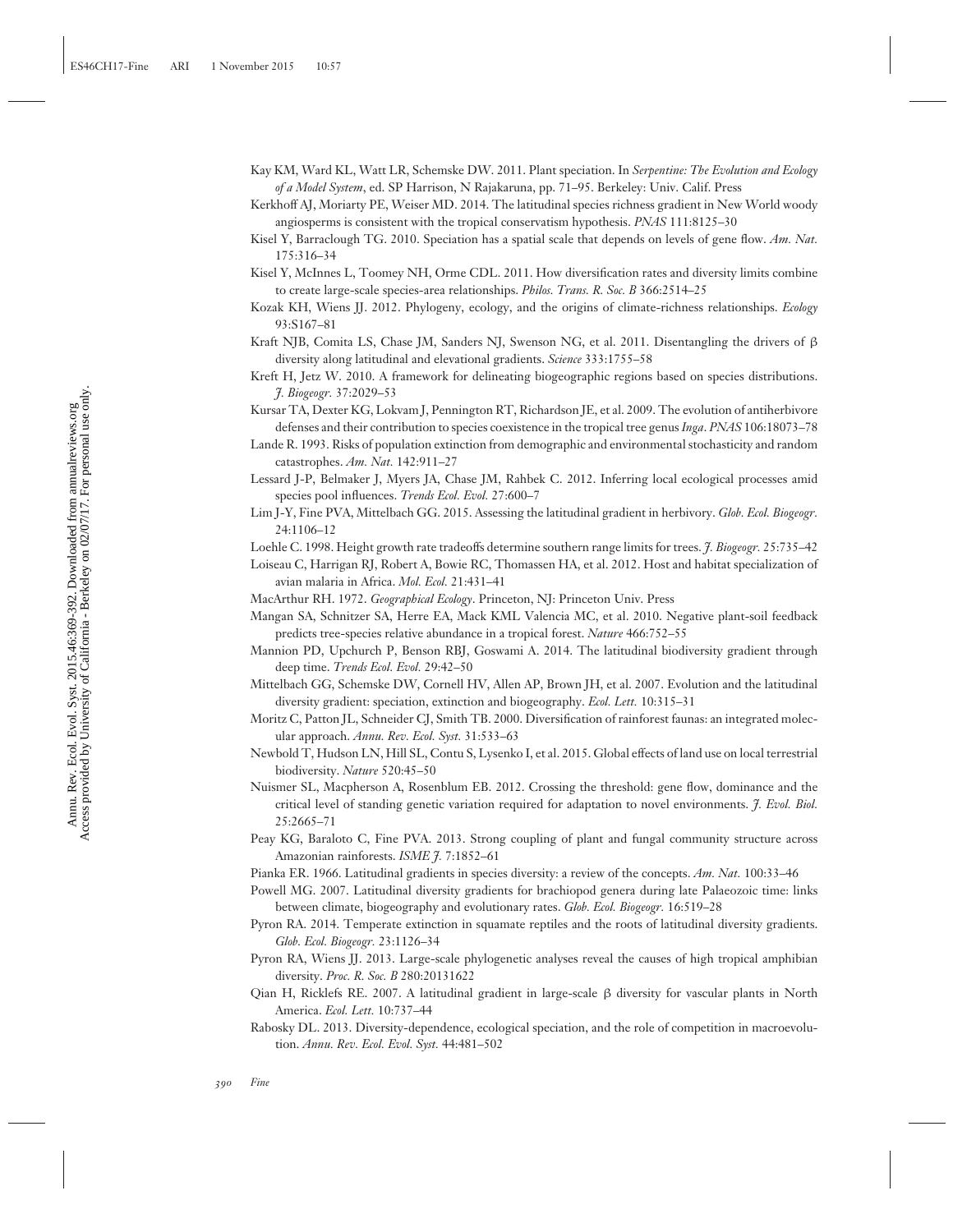- Rabosky DL, Goldberg EE. 2015. Model inadequacy and mistaken inference of trait-dependent speciation. *Syst. Biol.* 64:340–55
- Rabosky DL, Hurlbert AH. 2015. Species richness at continental scales is dominated by ecological limits. *Am. Nat.* 185:572–83
- Rabosky DL, Title PO, Huang H. 2015. Minimal effects of latitude on present-day speciation rates in New World birds. *Proc. R. Soc. B* 282:20142889
- Rahbek C, Graves GR. 2001. Multiscale assessment of patterns of avian species richness. *PNAS* 98:4534–39 Rex MA, Etter RJ. 2010. *Deep-Sea Biodiversity*. Cambridge, MA: Harvard Univ. Press
- Ricklefs RE. 1987. Community diversity: relative roles of local and regional processes. *Science* 235:167–71
- Ricklefs RE. 2004. A comprehensive framework for global patterns in biodiversity. *Ecol. Lett.* 7:1–15
- Ricklefs RE. 2006. Global variation in the diversification rate of passerine birds. *Ecology* 87:2468–78
- Ricklefs RE. 2010. Evolutionary diversification, coevolution between populations and their antagonists, and the filling of niche space. *PNAS* 107:1265–72
- Rohde K. 1992. Latitudinal gradients in species diversity: the search for the primary cause. *Oikos* 65:514–27
- Rolland J, Condamine FL, Jiguet F, Morlon H. 2014. Faster speciation and reduced extinction in the tropics contribute to the mammalian latitudinal diversity gradient. *PLOS Biol.* 12:e1001775
- Rosenblum ER, Sarver BA, Brown JW, Des Roches S, Hardwick KM, et al. 2012. Goldilocks meets Santa Rosalia: an ephemeral speciation model explains patterns of diversification across time scales. *Evol. Biol.* 39:255–61
- Rosenzweig ML. 1995. *Species Diversity in Space and Time*. Cambridge, UK: Cambridge Univ. Press
- Salazar D, Marquis RL. 2012. Herbivore pressure increases toward the equator. *PNAS* 109:12616–20
- Sandel B, Arge L, Dalsgaard B, Davies RG, Gaston KJ, et al. 2011. The influence of Late Quaternary climatechange velocity on species endemism. *Science* 334:660–64
- Schemske DW. 2002. Tropical diversity: patterns and processes. In *Ecological and Evolutionary Perspectives on the Origins of Tropical Diversity: Key Papers and Commentaries*, ed. R Chazdon, T Whitmore, pp. 163–73. Chicago: Univ. Chicago Press
- Schemske DW. 2009. Biotic interactions and speciation in the tropics. In *Speciation and Patterns of Diversity*, ed. R Butlin, J Bridle, D Schluter, pp. 219–39. Cambridge, UK: Cambridge Univ. Press
- Schemske DW, Mittelbach GG, Cornell HV, Sobel JM, Roy K. 2009. Is there a latitudinal gradient in the importance of biotic interactions? *Annu. Rev. Ecol. Evol. Syst.* 40:245–69
- Schluter D. 2001. Ecology and the origin of species. *Trends Ecol. Evol.* 16:372–80
- Sepkoski JJ Jr. 1998. Rates of speciation in the fossil record. *Philos. Trans. R. Soc. B* 353:315–26
- Sheldon PR. 1996. Plus ça change—a model for stasis and evolution in different environments. *Palaeogeogr*. *Palaeoclimatol. Palaeoecol.* 127:209–27
- Spalding MD, Fox HE, Allen GR, Davidson N, Ferdaña Z, et al. 2007. Marine ecoregions of the world: a bioregionalization of coastal and shelf areas. *Bioscience* 57:573–83
- Stanley SM. 1985. Rates of evolution. *Paleobiology* 11:13–26
- Stevens GC. 1989. The latitudinal gradient in geographic range: how so many species coexist in the tropics. *Am. Nat.* 133:240–56
- Tedersoo L, Bahram M, Polme S, Koljalg U, Yorou NS. 2014. Global diversity and geography of soil fungi. *Science* 346:1078
- ter Steege H, Pitman NCA, Sabatier D, Baraloto C, Salomao RP, et al. 2013. Hyper-dominance in the Amazonian tree flora. *Science* 342:325
- Terborgh J. 2012. Enemies maintain hyperdiverse tropical forests. *Am. Nat.* 179:303–14
- Thompson JN. 1994. *The coevolutionary process*. Chicago: Univ. Chicago Press
- Tittensor DP, Mora C, Jetz W, Lotze HK, Ricard D, et al. 2010. Global patterns and predictors of marine biodiversity across taxa. *Nature* 466:1098–101
- Tolley KA, Bowie RCK, Measey GJ, Price BW, Forest F. 2014. The shifting landscape of genes since the Pliocene: terrestrial phylogeography in the Greater Cape Floristic Region. In *Ecology, Evolution, and Conservation of a Megadiverse Region*, ed. N Allsopp, JF Colville, GA Verboom, pp. 143–63. Oxford, UK: Oxford Univ. Press
- Valentine JW, Jablonski D. 2015. A twofold role for global energy gradients in marine biodiversity trends. *J. Biogeogr.* 42:997–1005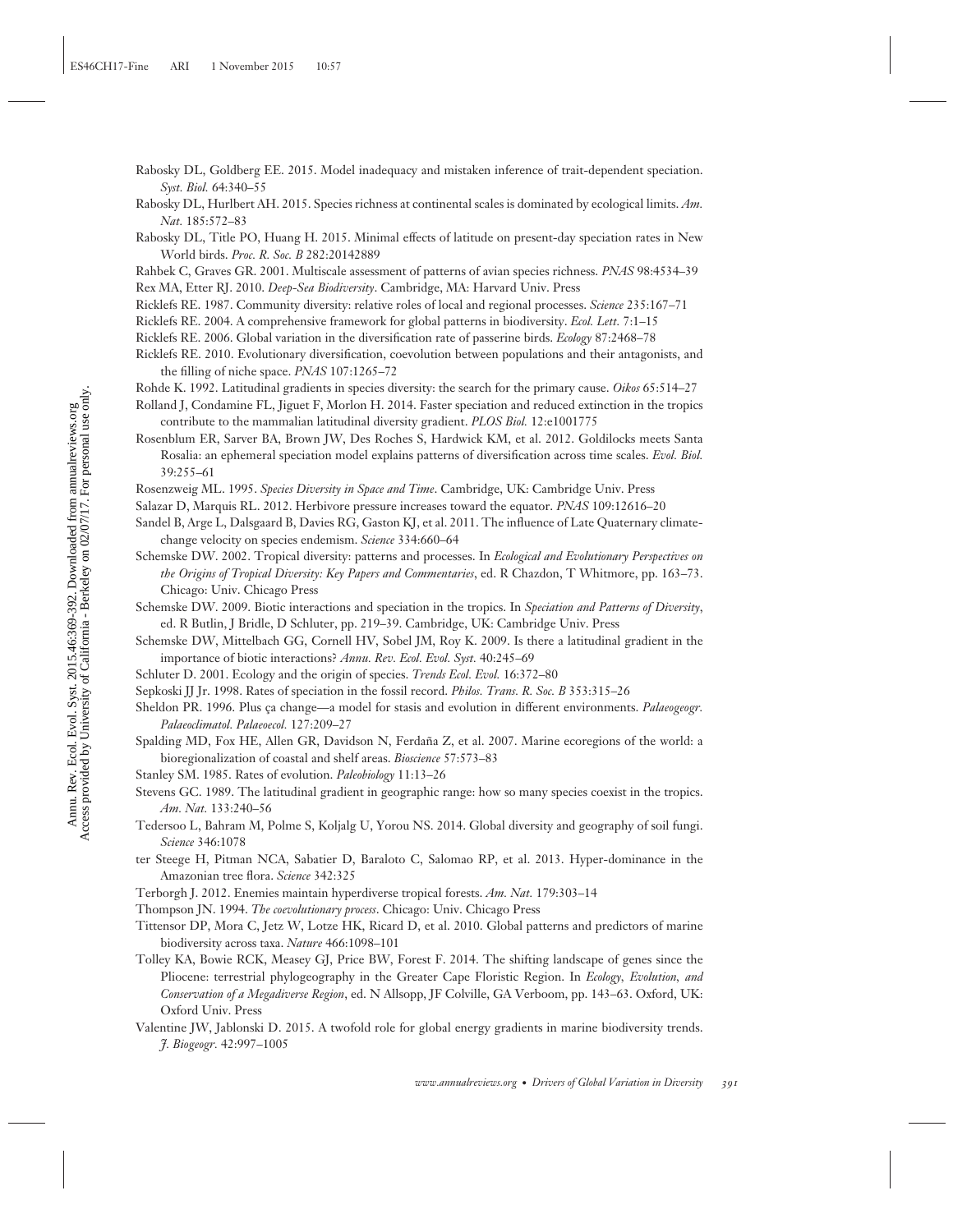- Vasquez DP, Stevens RD. 2004. The latitudinal gradient in niche breadth: concepts and evidence. *Am. Nat.* 164:E1–19
- Webb CO, Ackerly DD, McPeek MA, Donoghue MJ. 2002. Phylogenies and community ecology. *Annu. Rev. Ecol. Syst.* 33:475–505

Wiens JJ. 2011. The causes of species richness patterns across space, time, and clades and the role of "ecological limits." *Q. Rev. Biol.* 86:75–96

- Wiens JJ, Ackerly DD, Allen AP, Anacker BL, Buckley LB, et al. 2010. Niche conservatism as an emerging principle in ecology and conservation biology. *Ecol. Lett.* 10:1310–24
- Wiens JJ, Donoghue MJ. 2004. Historical biogeography, ecology and species richness. *Trends Ecol. Evol.* 19:639–44
- Willig MR, Kaufman DM, Stevens RD. 2003. Latitudinal gradients of biodiversity: pattern, process, scale, and synthesis. *Annu. Rev. Ecol. Evol. Syst.* 34:273–309

Willis KJ, McElwain JC. 2002. *The Evolution of Plants*. Oxford, UK: Oxford Univ. Press

Winkler IS, Mitter C. 2008. The phylogenetic dimension on insect/plant interactions: a summary of recent evidence. In *Specialization, Speciation and Radiation: The Evolutionary Biology of Herbivorous Insects*, ed. K Tilmon, pp. 240–63. Berkeley: Univ. Calif. Press

Woodward FI. 1987. *Climate and Plant Distribution*. Cambridge, UK: Cambridge Univ. Press

Wright DH. 1983. Species-energy theory: an extension of species-area theory. *Oikos* 41:496–506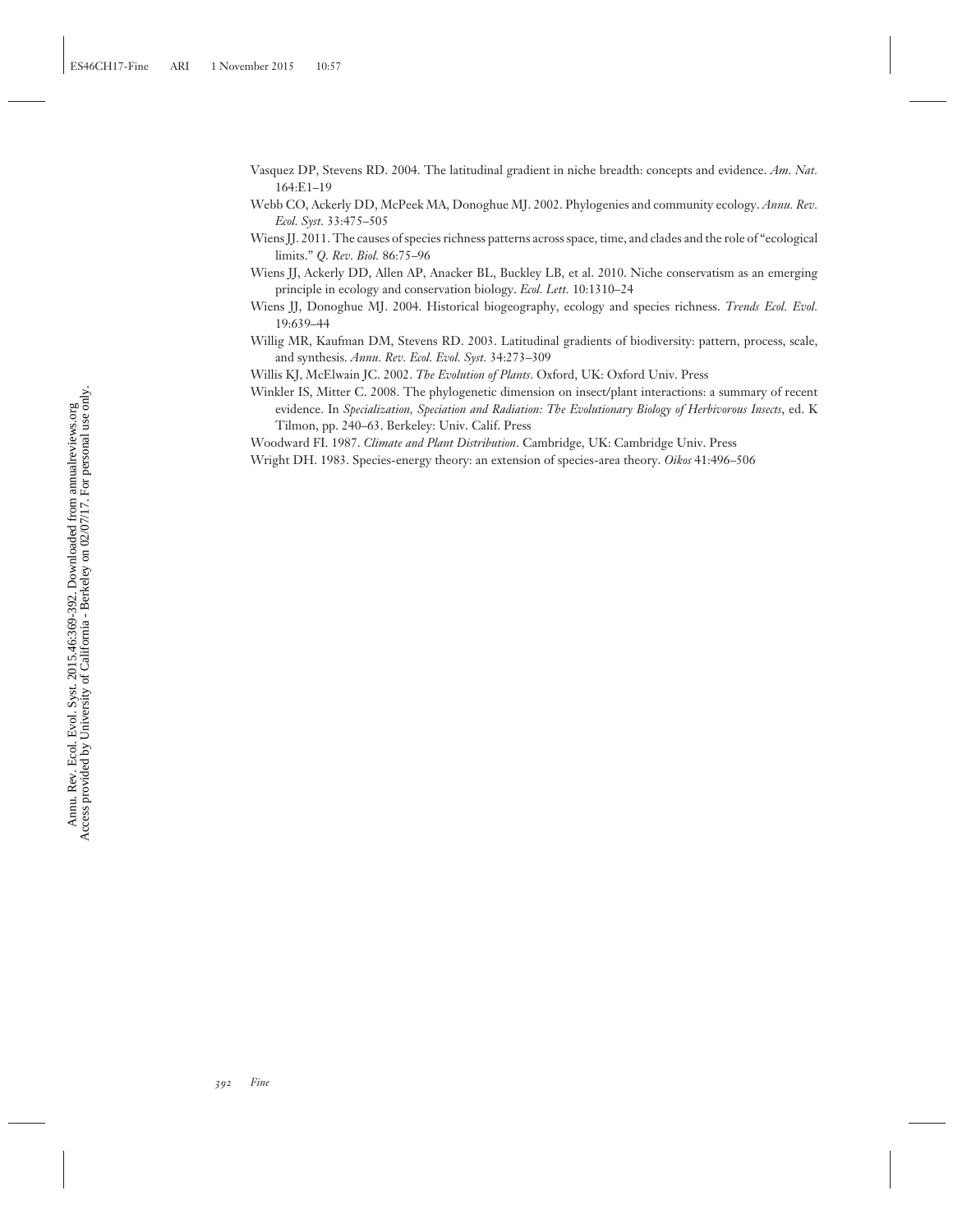# $\mathbb{A}$

*v*

**Annual Review of Ecology, Evolution, and Systematics**

### Contents Volume 46, 2015

| Historical Contingency in Community Assembly: Integrating Niches,<br>Species Pools, and Priority Effects                                                                          |
|-----------------------------------------------------------------------------------------------------------------------------------------------------------------------------------|
| How Do Species Interactions Affect Evolutionary Dynamics<br><b>Across Whole Communities?</b>                                                                                      |
| The Ecological and Evolutionary Consequences of Marine Reserves                                                                                                                   |
| Impacts from Invasive Reptiles and Amphibians                                                                                                                                     |
| Direct Mortality of Birds from Anthropogenic Causes                                                                                                                               |
| Horizontal Gene Flow in Managed Ecosystems<br>Cheryl P. Andam, Sarah M. Carver, and Sean T. Berthrong  121                                                                        |
| Generic Indicators of Ecological Resilience: Inferring the Chance<br>of a Critical Transition<br>Marten Scheffer, Stephen R. Carpenter, Vasilis Dakos, and Egbert H. van Nes  145 |
| The Prevalence and Importance of Competition Among Coral Reef Fishes<br>Mary C. Bonin, Lisa Boström-Einarsson, Philip L. Munday,                                                  |
| Evolutionary Interactions Between Plant Reproduction<br>and Defense Against Herbivores<br>Marc T.J. Johnson, Stuart A. Campbell, and Spencer C.H. Barrett  191                    |
| The Ecological Physiology of Earth's Second Oxygen Revolution                                                                                                                     |
| How Complexity Originates: The Evolution of Animal Eyes                                                                                                                           |
| Adaptation and Adaptedness of Organisms to Urban Environments                                                                                                                     |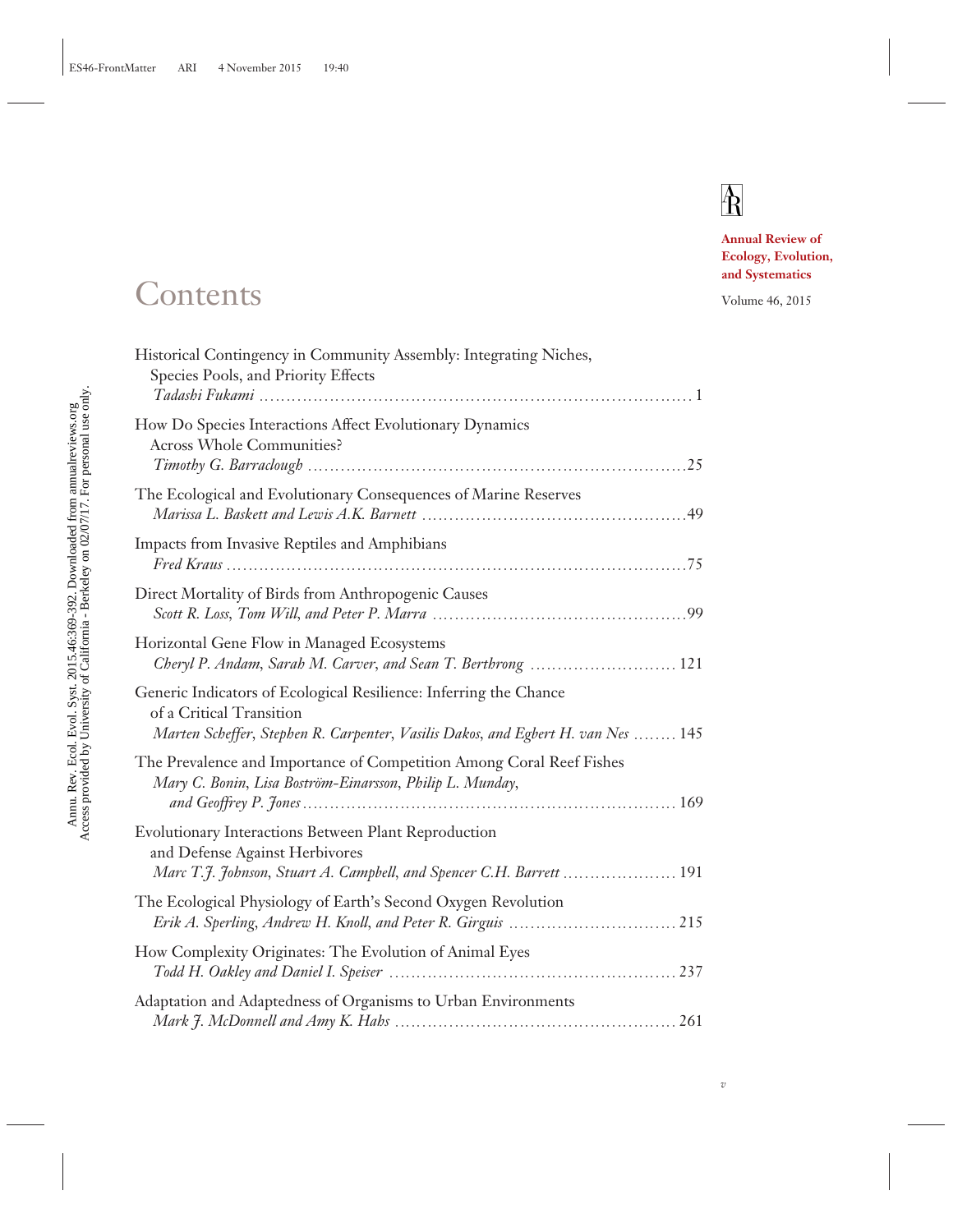| Incorporating Uncertainty in Predicting the Future Response<br>of Coral Reefs to Climate Change                                                                                                         |
|---------------------------------------------------------------------------------------------------------------------------------------------------------------------------------------------------------|
| Maintenance of Plant Species Diversity by Pathogens<br>James D. Bever, Scott A. Mangan, and Helen M. Alexander  305                                                                                     |
| Population Graphs and Landscape Genetics                                                                                                                                                                |
| Modeling Species and Community Responses to Past, Present, and Future<br>Episodes of Climatic and Ecological Change<br>Kaitlin C. Maguire, Diego Nieto-Lugilde, Matthew C. Fitzpatrick,                 |
| Ecological and Evolutionary Drivers of Geographic Variation<br>in Species Diversity                                                                                                                     |
| The Evolution of Regional Species Richness: The History of the Southern<br>African Flora                                                                                                                |
| Constraints Evolve: Context Dependency of Gene Effects Allows<br><b>Evolution of Pleiotropy</b>                                                                                                         |
| An Ecology of Sperm: Sperm Diversification by Natural Selection                                                                                                                                         |
| Fisheries-Induced Evolution                                                                                                                                                                             |
| The Importance of Atmospheric Deposition for Ocean Productivity                                                                                                                                         |
| Adaptation in Natural Microbial Populations                                                                                                                                                             |
| Seven Shortfalls that Beset Large-Scale Knowledge of Biodiversity<br>Joaquín Hortal, Francesco de Bello, José Alexandre F. Diniz-Filho,<br>Thomas M. Lewinsohn, Jorge M. Lobo, and Richard J. Ladle 523 |
| The Influence of Paleoclimate on Present-Day Patterns<br>in Biodiversity and Ecosystems<br>Jens-Christian Svenning, Wolf L. Eiserhardt, Signe Normand,                                                  |
| Signal Diversity, Sexual Selection, and Speciation                                                                                                                                                      |